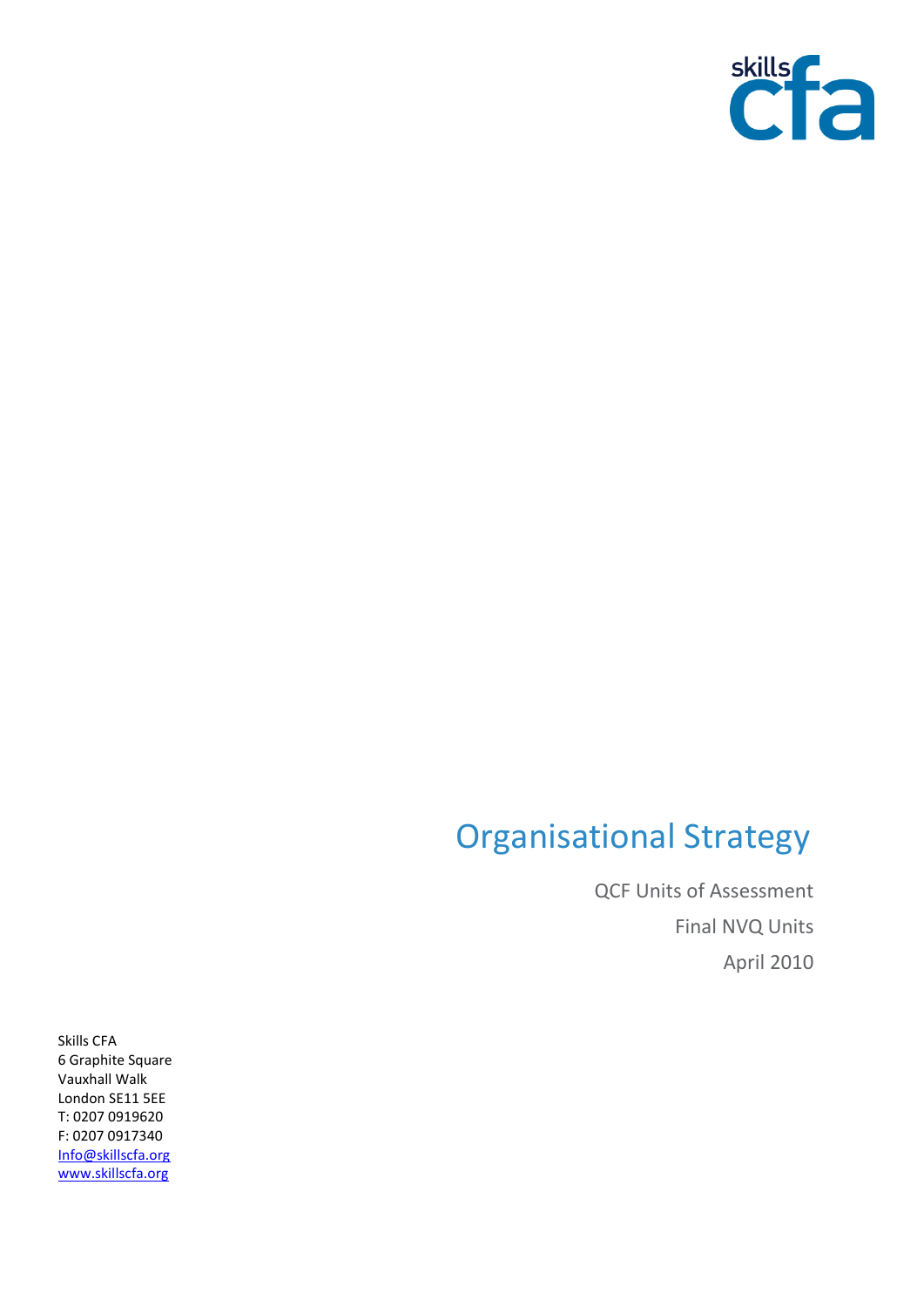

## **Contents**

| <b>Title</b>                                                                                    | Page No. |
|-------------------------------------------------------------------------------------------------|----------|
| Make arrangements or develop relationships which<br>promote partnership working                 | 1        |
| Assist in developing and establishing systems and<br>procedures to review corporate performance | 4        |
| Assist in improving corporate performance                                                       | 8        |
| Assist in reviewing corporate performance                                                       | 11       |
| Monitor and evaluate trends and events that affect<br>organisations                             | 14       |
| Improve corporate performance                                                                   | 17       |
| Make arrangements or develop relationships which<br>promote corporate interests                 | 20       |
| Monitor and evaluate trends and events that affect<br>organisations                             | 23       |
| Review corporate performance                                                                    | 26       |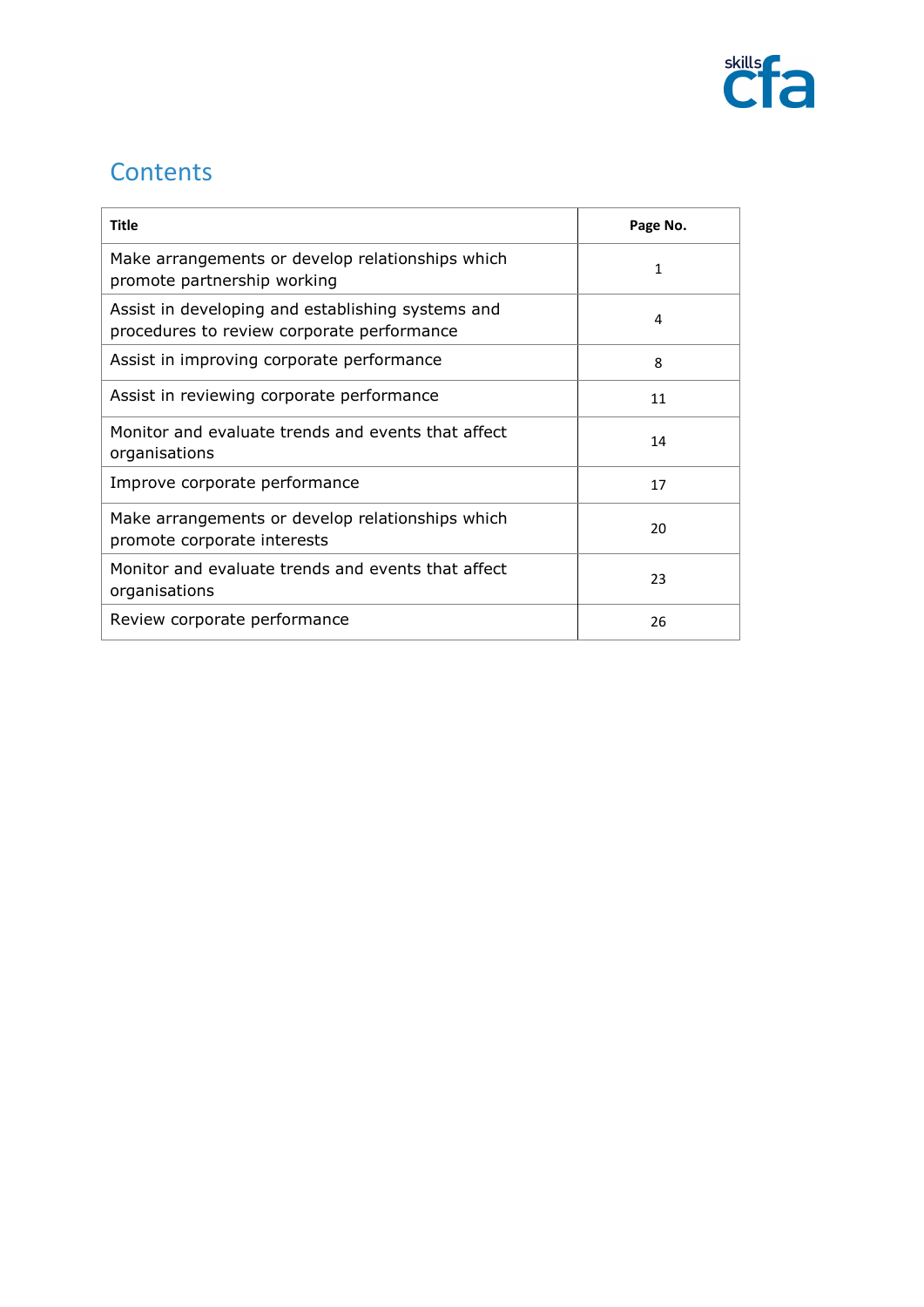

| <b>Title</b>                                   | Make arrangements or develop relationships which<br>promote partnership working                                                 |                                                                                                                                                                                                                                                                                                                                  |
|------------------------------------------------|---------------------------------------------------------------------------------------------------------------------------------|----------------------------------------------------------------------------------------------------------------------------------------------------------------------------------------------------------------------------------------------------------------------------------------------------------------------------------|
| <b>Level</b>                                   | 6                                                                                                                               |                                                                                                                                                                                                                                                                                                                                  |
| <b>Credit Value</b>                            | 6                                                                                                                               |                                                                                                                                                                                                                                                                                                                                  |
| <b>GLH</b>                                     | 30                                                                                                                              |                                                                                                                                                                                                                                                                                                                                  |
| <b>Learning Outcomes</b>                       |                                                                                                                                 | <b>Assessment Criteria</b>                                                                                                                                                                                                                                                                                                       |
| The learner will                               |                                                                                                                                 | The learner can                                                                                                                                                                                                                                                                                                                  |
| making arrangements or<br>relationships        | 1. Understand the role and purpose<br>of corporate policies when                                                                | 1.1 Identify and evaluate corporate<br>polices for making<br>arrangements or relationships<br>for an organisation<br>1.2 Explain the purpose of corporate<br>policies for making<br>arrangements or relationships<br>for an organisation                                                                                         |
| interests                                      | 2. Understand the different types<br>of arrangements or relationships<br>which can promote corporate                            | 2.1 Evaluate different types of<br>arrangements or relationships<br>which can promote corporate<br>interests                                                                                                                                                                                                                     |
| 3. Know how to negotiate<br>with a third party | arrangements or relationships                                                                                                   | 3.1 Evaluate different methods for<br>negotiating arrangements or<br>relationships                                                                                                                                                                                                                                               |
| authority                                      | 4. Understand the purpose of job<br>responsibilities and limits of                                                              | 4.1 Explain the purpose of job<br>responsibilities when making<br>arrangements or relationships<br>4.2 Explain the purpose of limits on<br>own authority when making<br>arrangements or relationships                                                                                                                            |
|                                                | 5. Understand how to identify the<br>benefits and disadvantages of<br>arrangements and relationships                            | 5.1 Explain how to identify the<br>benefits and disadvantages of<br>arrangements and relationships                                                                                                                                                                                                                               |
| relationships                                  | 6. Understand the role of legal and<br>regulatory requirements and of<br>ethical considerations when<br>making arrangements and | 6.1 Identify the legal and regulatory<br>requirements, and ethical<br>responsibilities for an<br>organisation when making<br>arrangements and relationships<br>6.2 Describe the consequences of<br>non-compliance with legal and<br>regulatory requirements for an<br>organisation when making<br>arrangements and relationships |
| 7. Be able to help to establish                | arrangements or relationships                                                                                                   | 7.1 Confirm the corporate policies<br>to be used for arrangements or                                                                                                                                                                                                                                                             |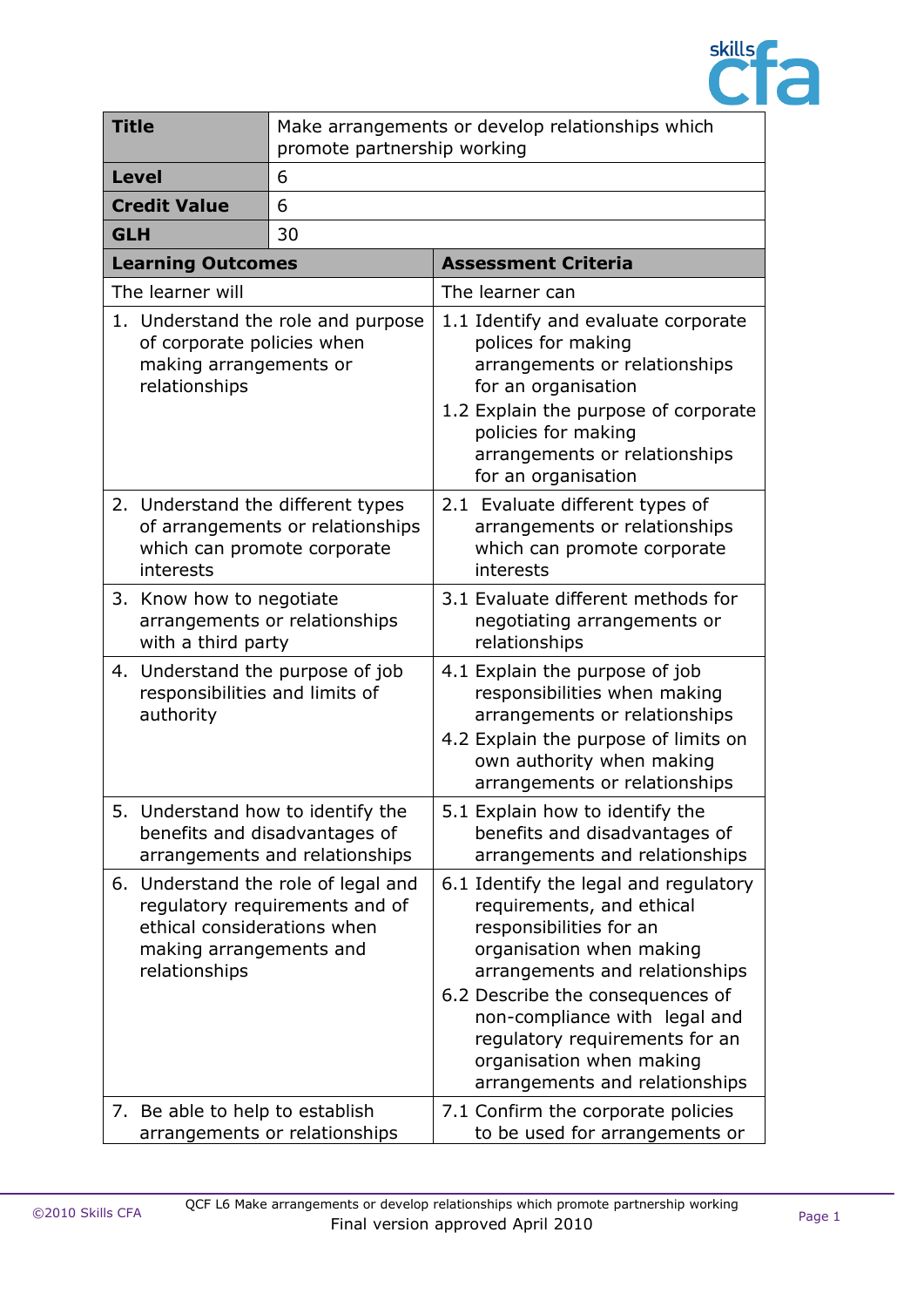

| which further corporate interests | relationships with third parties                                                                                       |
|-----------------------------------|------------------------------------------------------------------------------------------------------------------------|
|                                   | 7.2 Confirm third parties with whom<br>the organisation could enter into<br>arrangements or relationships              |
|                                   | 7.3 Negotiate with third parties<br>within the limits of own<br>authority and corporate polices                        |
|                                   | 7.4 Identify and communicate<br>potential benefits of<br>arrangements or relationships<br>to relevant people           |
|                                   | 7.5 Confirm arrangements or<br>relationships conform to legal<br>and regulatory requirements<br>and corporate policies |

| <b>Additional Information about the unit</b>                                                                                                                        |                                                                                                                                                                                                                                 |
|---------------------------------------------------------------------------------------------------------------------------------------------------------------------|---------------------------------------------------------------------------------------------------------------------------------------------------------------------------------------------------------------------------------|
| Unit purpose and $aim(s)$                                                                                                                                           | This unit is about helping to<br>establish possible relationships with<br>third parties, including negotiating,<br>that, if successful, may further<br>corporate interests - for example,<br>possible partnership arrangements. |
| Unit expiry date                                                                                                                                                    |                                                                                                                                                                                                                                 |
| Details of the relationship between<br>the unit and relevant national<br>occupational standards or other<br>professional standards or curricula<br>(if appropriate) | <b>Skills CFA</b>                                                                                                                                                                                                               |
| Assessment requirements or<br>quidance specified by a sector or<br>regulatory body (if appropriate)                                                                 |                                                                                                                                                                                                                                 |
| Support for the unit from an SSC or<br>other appropriate body (if required)                                                                                         | <b>Skills CFA</b>                                                                                                                                                                                                               |
| Location of the unit within the<br>subject/sector classification system                                                                                             | 15. Business, Administration and<br>Law<br>15.2 Administration                                                                                                                                                                  |
| Name of the organisation                                                                                                                                            |                                                                                                                                                                                                                                 |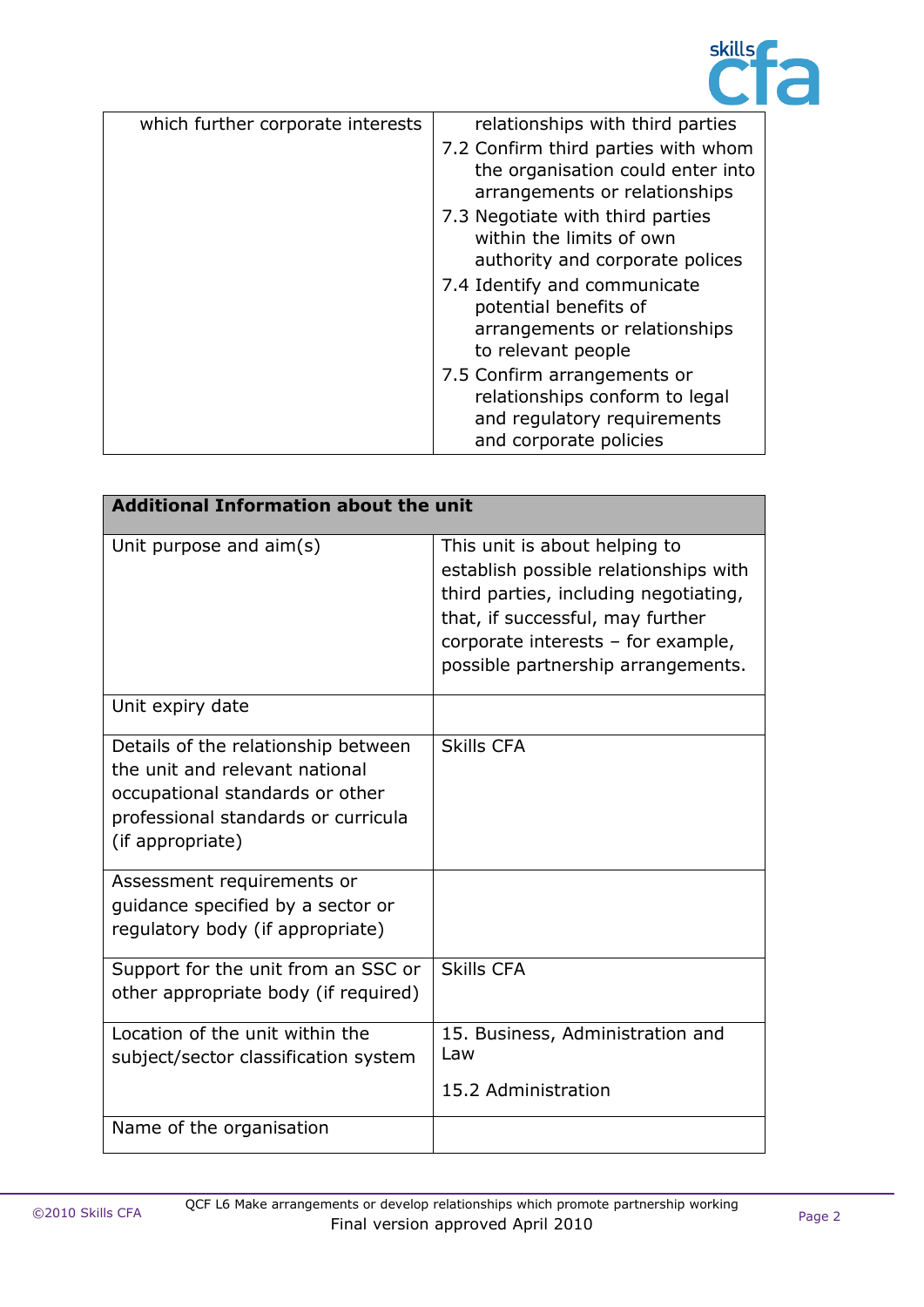

| submitting the unit        |        |
|----------------------------|--------|
| Availability for use       | Shared |
| Unit available from        |        |
| Unit guided learning hours |        |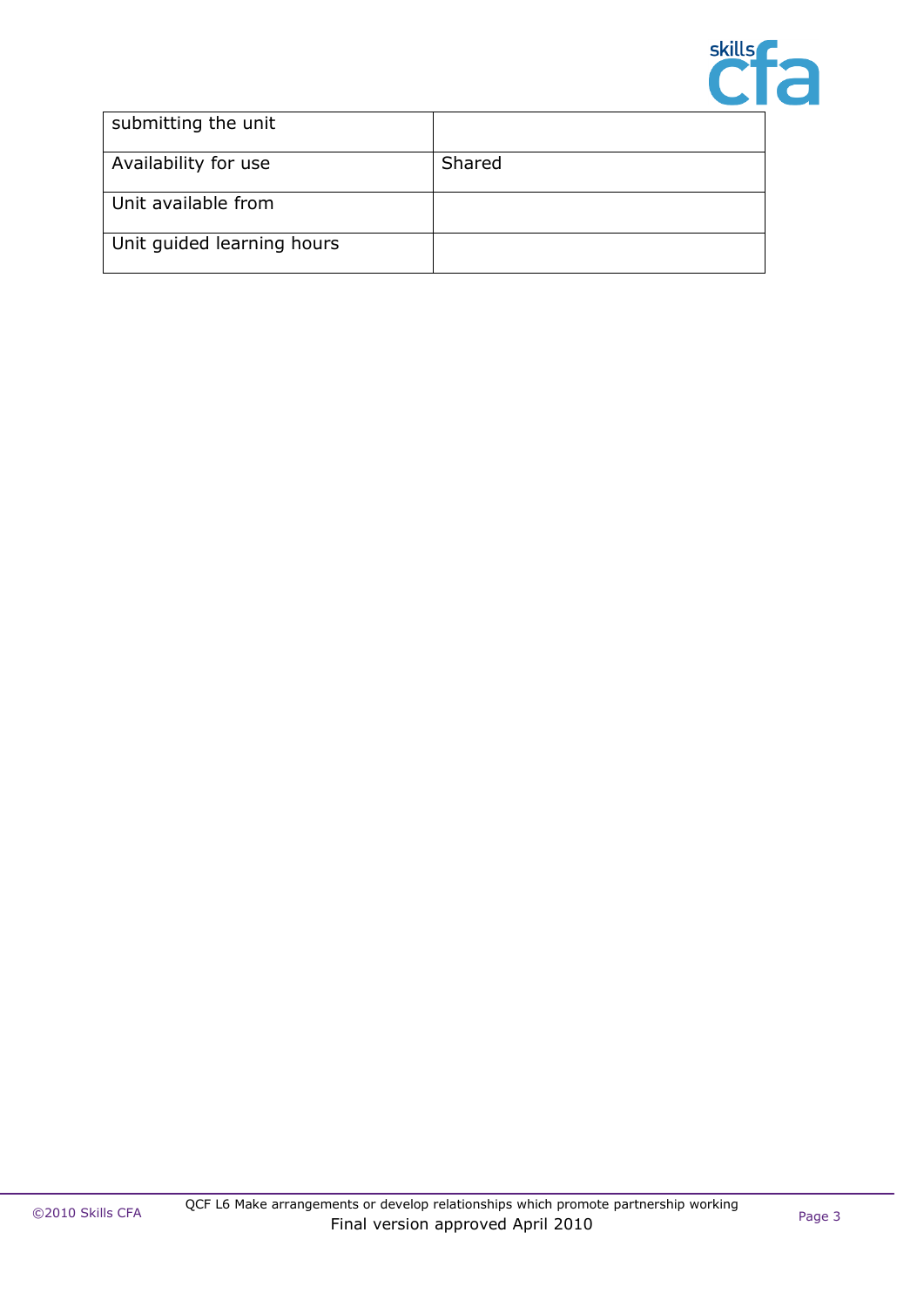

| <b>Title</b> |                                                                    | Assist in developing and establishing systems and<br>procedures to review corporate performance |                                                                                                                                                                                                                                                                                                                                                                                                                                                                                                                                                                                                                                                                                                                                                                                                                                                 |
|--------------|--------------------------------------------------------------------|-------------------------------------------------------------------------------------------------|-------------------------------------------------------------------------------------------------------------------------------------------------------------------------------------------------------------------------------------------------------------------------------------------------------------------------------------------------------------------------------------------------------------------------------------------------------------------------------------------------------------------------------------------------------------------------------------------------------------------------------------------------------------------------------------------------------------------------------------------------------------------------------------------------------------------------------------------------|
| <b>Level</b> |                                                                    | 6                                                                                               |                                                                                                                                                                                                                                                                                                                                                                                                                                                                                                                                                                                                                                                                                                                                                                                                                                                 |
|              | <b>Credit Value</b>                                                | 6                                                                                               |                                                                                                                                                                                                                                                                                                                                                                                                                                                                                                                                                                                                                                                                                                                                                                                                                                                 |
| <b>GLH</b>   |                                                                    | 35                                                                                              |                                                                                                                                                                                                                                                                                                                                                                                                                                                                                                                                                                                                                                                                                                                                                                                                                                                 |
|              | <b>Learning Outcomes</b>                                           |                                                                                                 | <b>Assessment Criteria</b>                                                                                                                                                                                                                                                                                                                                                                                                                                                                                                                                                                                                                                                                                                                                                                                                                      |
|              | The learner will                                                   |                                                                                                 | The learner can                                                                                                                                                                                                                                                                                                                                                                                                                                                                                                                                                                                                                                                                                                                                                                                                                                 |
|              | 1. Know how to develop and<br>establish systems and<br>performance | procedures to review corporate                                                                  | 1.1 Evaluate the different types of<br>monitoring systems and<br>performance indicators<br>1.2 Analyse sources of information<br>on how other organisations<br>develop systems to review<br>corporate performance<br>1.3 Analyse different methods for<br>developing monitoring systems<br>and procedures<br>1.4 Analyse different methods for<br>implementing monitoring<br>systems and procedures<br>1.5 Evaluate methods of<br>communication with key<br>decision-makers in an<br>organisation<br>1.6 Explain legal, regulatory and<br>ethical requirements relevant to<br>developing systems and<br>procedures for reviewing<br>corporate performance<br>1.7 Identify potential consequences<br>of non-compliance with legal<br>and regulatory requirements<br>when developing systems and<br>procedures to review corporate<br>performance |
|              | and procedures to review                                           | 2. Be able to recommend a system                                                                | 2.1 Identify corporate objectives,<br>strategies and policies of an                                                                                                                                                                                                                                                                                                                                                                                                                                                                                                                                                                                                                                                                                                                                                                             |
|              | corporate performance                                              |                                                                                                 | organisation<br>2.2 Agree with others, performance<br>measures of corporate<br>performance relevant to an<br>organisation<br>2.3 Evaluate different types of<br>monitoring systems and                                                                                                                                                                                                                                                                                                                                                                                                                                                                                                                                                                                                                                                          |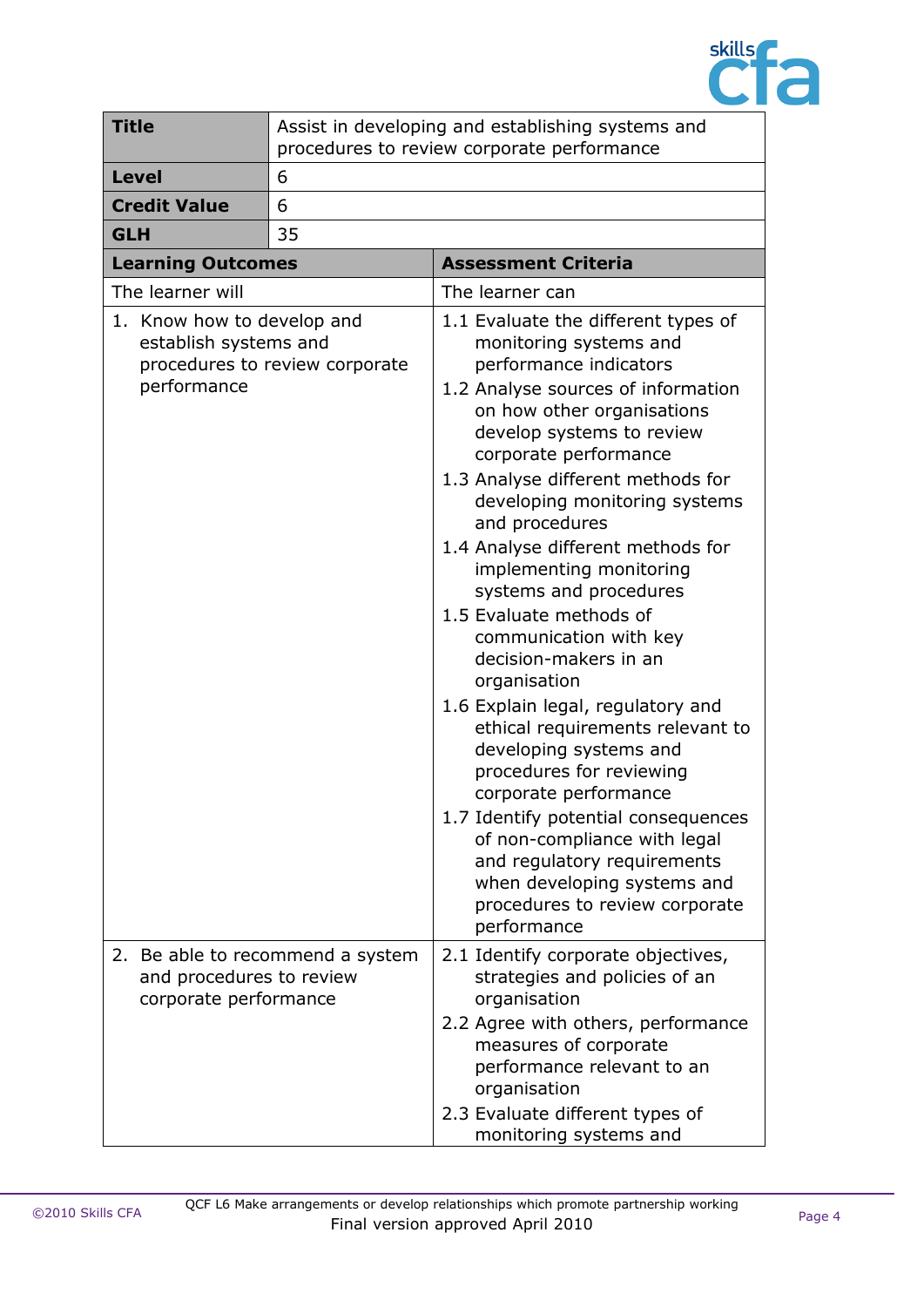

| performance indicators to meet<br>2.4 Recommend a system and<br>procedures for an organisation                                                                                                                                                                                                                                                                                                  |
|-------------------------------------------------------------------------------------------------------------------------------------------------------------------------------------------------------------------------------------------------------------------------------------------------------------------------------------------------------------------------------------------------|
| introducing a monitoring system<br>and procedures for corporate<br>organisational structures and<br>organisation of introducing a                                                                                                                                                                                                                                                               |
| informal monitoring systems<br>and procedures to the relevant<br>performance measures with<br>4.4 Make sure legal and regulatory<br>requirements are followed when<br>supporting the development of<br>systems and procedures to<br>review corporate performance<br>responsibilities are met when<br>supporting the development of<br>systems and procedures to<br>review corporate performance |
| 5.1 Negotiate the implementation of<br>procedures with the relevant<br>5.2 Assist users in implementing                                                                                                                                                                                                                                                                                         |
|                                                                                                                                                                                                                                                                                                                                                                                                 |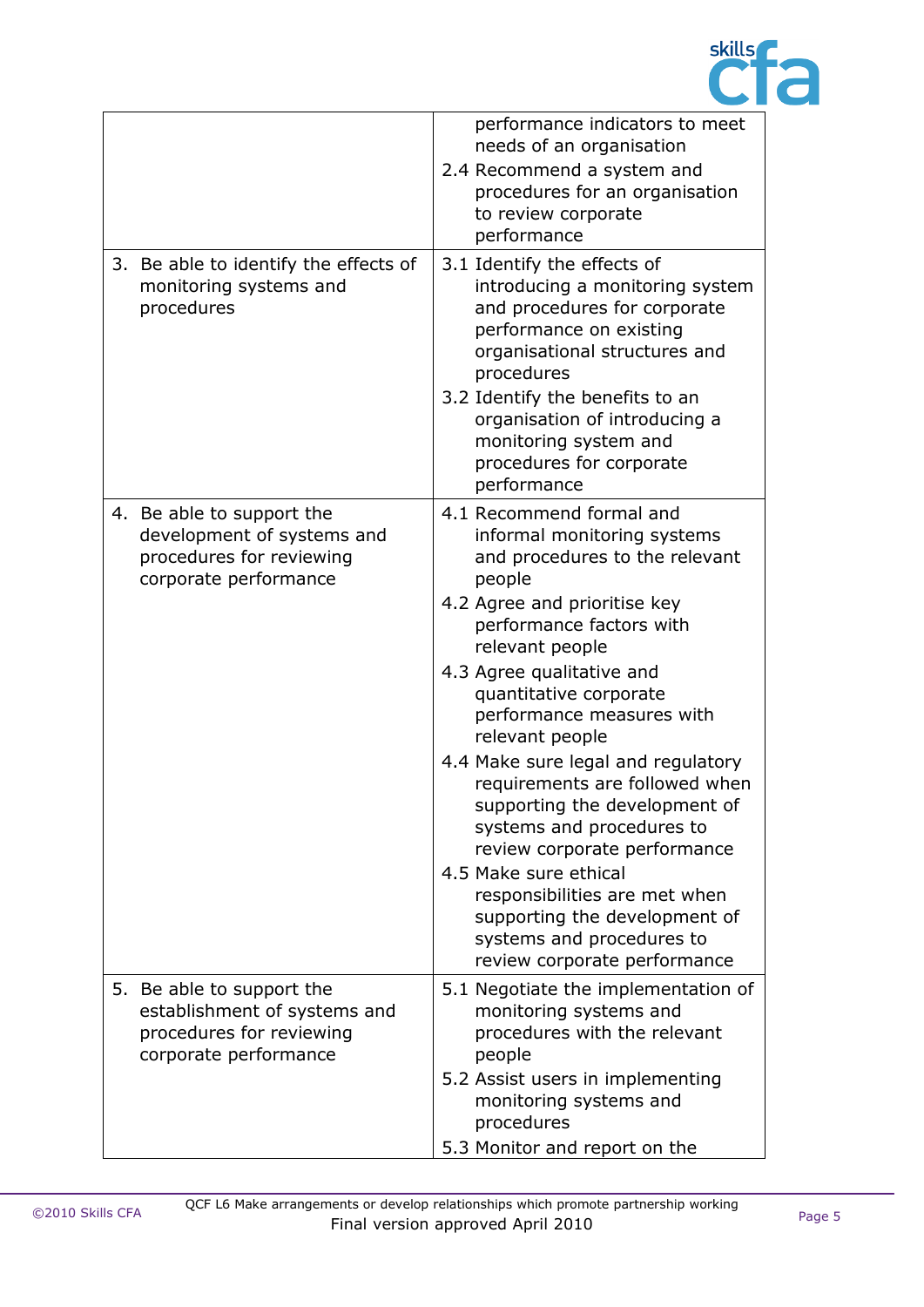

| effectiveness of monitoring<br>systems and procedures in use<br>5.4 Recommend changes to<br>monitoring systems and<br>procedures with relevant<br>people, if required |
|-----------------------------------------------------------------------------------------------------------------------------------------------------------------------|
| 5.5 Make sure legal and regulatory<br>requirements are followed when<br>supporting the establishment of<br>systems and procedures to<br>review corporate performance  |
| 5.6 Make sure ethical<br>responsibilities are met when<br>supporting the establishment of<br>systems and procedures to<br>review corporate performance                |

| <b>Additional Information about the unit</b>                                                                                                                        |                                                                                                                                                                                                                                                                        |  |
|---------------------------------------------------------------------------------------------------------------------------------------------------------------------|------------------------------------------------------------------------------------------------------------------------------------------------------------------------------------------------------------------------------------------------------------------------|--|
| Unit purpose and aim(s)                                                                                                                                             | This unit is about supporting and<br>assisting others with the<br>development and introduction of<br>systems and procedures that will be<br>used to measure and formally<br>report on the effectiveness of an<br>organisation in achieving its aims<br>and objectives. |  |
| Unit expiry date                                                                                                                                                    |                                                                                                                                                                                                                                                                        |  |
| Details of the relationship between<br>the unit and relevant national<br>occupational standards or other<br>professional standards or curricula<br>(if appropriate) | <b>Skills CFA</b>                                                                                                                                                                                                                                                      |  |
| Assessment requirements or<br>guidance specified by a sector or<br>regulatory body (if appropriate)                                                                 | Corporate performance refers to the<br>measurement of performance<br>against corporate objectives,<br>strategies and policies, by<br>monitoring and reviewing                                                                                                          |  |
| Support for the unit from an SSC or<br>other appropriate body (if required)                                                                                         | <b>Skills CFA</b>                                                                                                                                                                                                                                                      |  |
| Location of the unit within the                                                                                                                                     | 15. Business, Administration and                                                                                                                                                                                                                                       |  |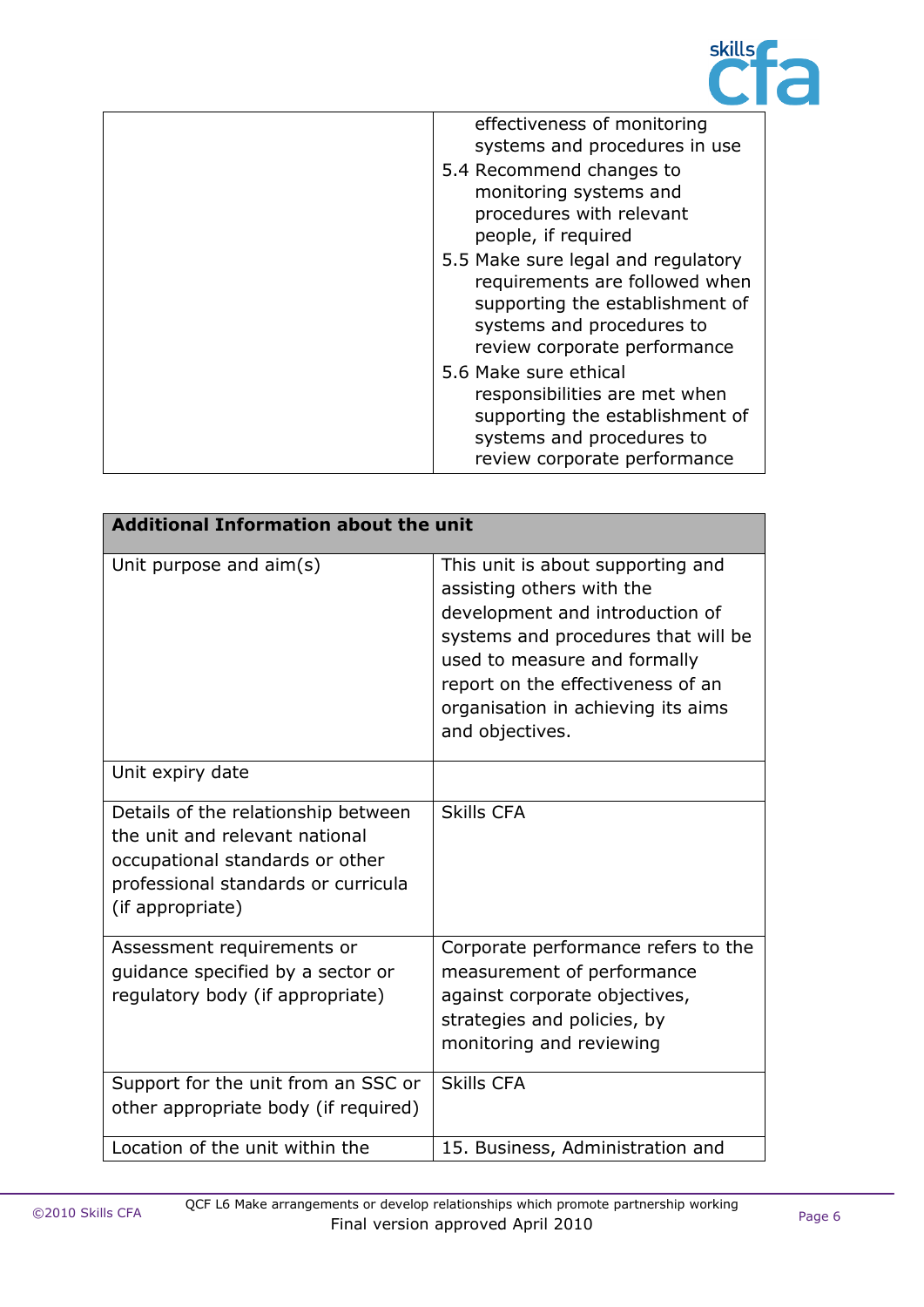

| subject/sector classification system | Law                 |
|--------------------------------------|---------------------|
|                                      | 15.2 Administration |
| Name of the organisation             |                     |
| submitting the unit                  |                     |
|                                      |                     |
| Availability for use                 | Shared              |
| Unit available from                  |                     |
|                                      |                     |
| Unit guided learning hours           |                     |
|                                      |                     |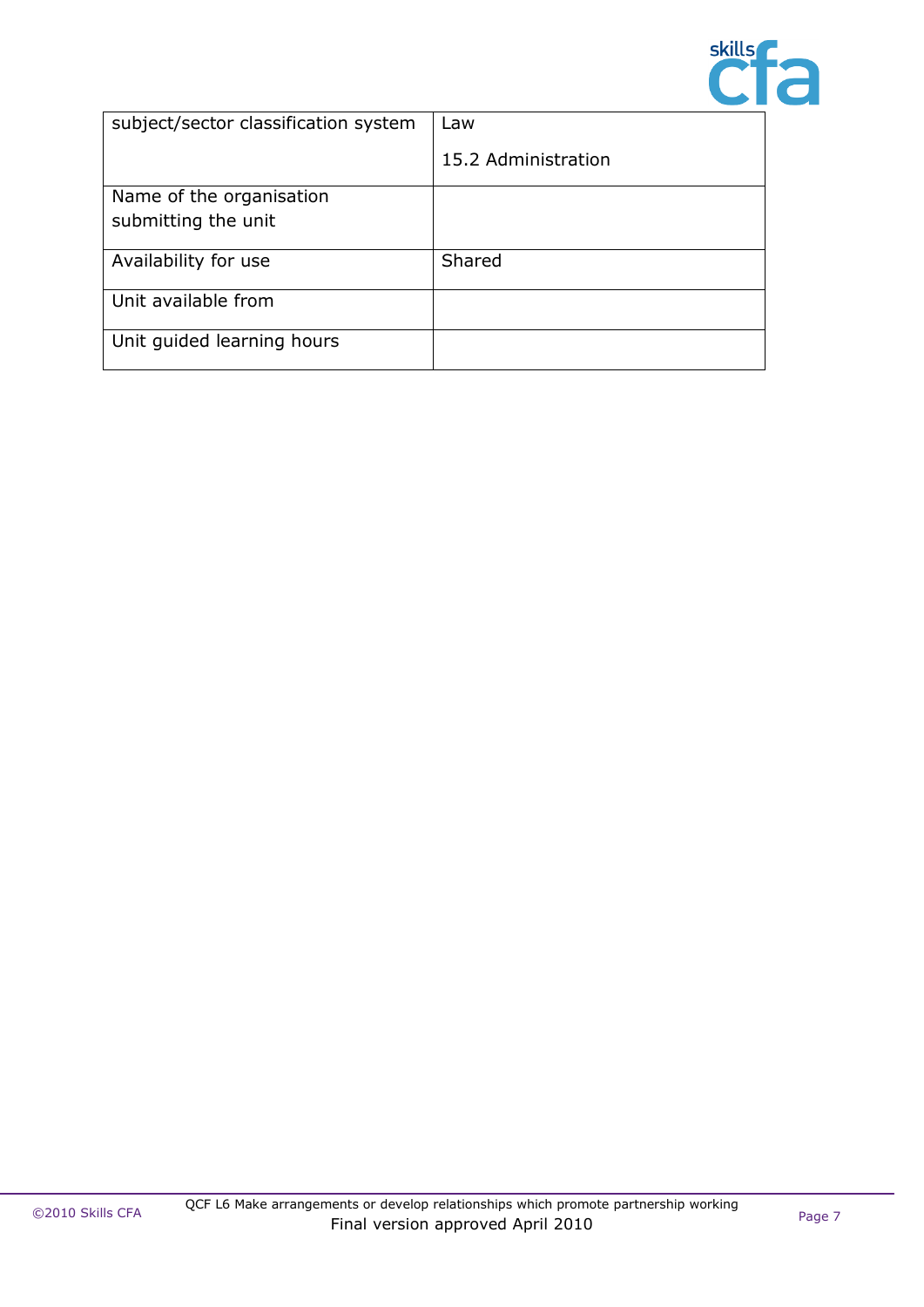

| <b>Title</b>             | Assist in improving corporate performance                             |                                                                                                                                                                                                                                                                                                                                                                                                                                                                                                                                                                                                                                                                                                                                                                                                                                                                                                                                        |
|--------------------------|-----------------------------------------------------------------------|----------------------------------------------------------------------------------------------------------------------------------------------------------------------------------------------------------------------------------------------------------------------------------------------------------------------------------------------------------------------------------------------------------------------------------------------------------------------------------------------------------------------------------------------------------------------------------------------------------------------------------------------------------------------------------------------------------------------------------------------------------------------------------------------------------------------------------------------------------------------------------------------------------------------------------------|
| <b>Level</b>             | 6                                                                     |                                                                                                                                                                                                                                                                                                                                                                                                                                                                                                                                                                                                                                                                                                                                                                                                                                                                                                                                        |
| <b>Credit Value</b>      | 7                                                                     |                                                                                                                                                                                                                                                                                                                                                                                                                                                                                                                                                                                                                                                                                                                                                                                                                                                                                                                                        |
| <b>GLH</b>               | 16                                                                    |                                                                                                                                                                                                                                                                                                                                                                                                                                                                                                                                                                                                                                                                                                                                                                                                                                                                                                                                        |
| <b>Learning Outcomes</b> |                                                                       | <b>Assessment Criteria</b>                                                                                                                                                                                                                                                                                                                                                                                                                                                                                                                                                                                                                                                                                                                                                                                                                                                                                                             |
| The learner will         |                                                                       | The learner can                                                                                                                                                                                                                                                                                                                                                                                                                                                                                                                                                                                                                                                                                                                                                                                                                                                                                                                        |
| performance              | 1. Understand how to recommend<br>ways of improving corporate         | 1.1 Evaluate different ways of<br>recommending improvements to<br>corporate performance<br>1.2 Explain ways of analysing<br>resource implications for<br>improving corporate<br>performance<br>1.3 Identify different ways of<br>analysing the administrative<br>implications and limitations for<br>improving corporate<br>performance<br>1.4 Analyse ways of identifying the<br>resource effects when improving<br>corporate performance<br>1.5 Analyse ways of evaluating the<br>impact and effectiveness of<br>change, in relation to corporate<br>performance<br>1.6 Explain the purpose of<br>compliance with legal,<br>regulatory and ethical<br>requirements when identifying<br>and recommending<br>improvements in corporate<br>performance<br>1.7 Evaluate the consequences of<br>non-compliance with legal and<br>regulatory requirements when<br>identifying and implementing<br>improvements in corporate<br>performance |
| in corporate performance | 2. Be able to analyse and interpret<br>opportunities for improvements | 2.1 Use performance information to<br>identify opportunities for<br>improving corporate<br>performance<br>2.2 Develop options for improving<br>corporate performance                                                                                                                                                                                                                                                                                                                                                                                                                                                                                                                                                                                                                                                                                                                                                                   |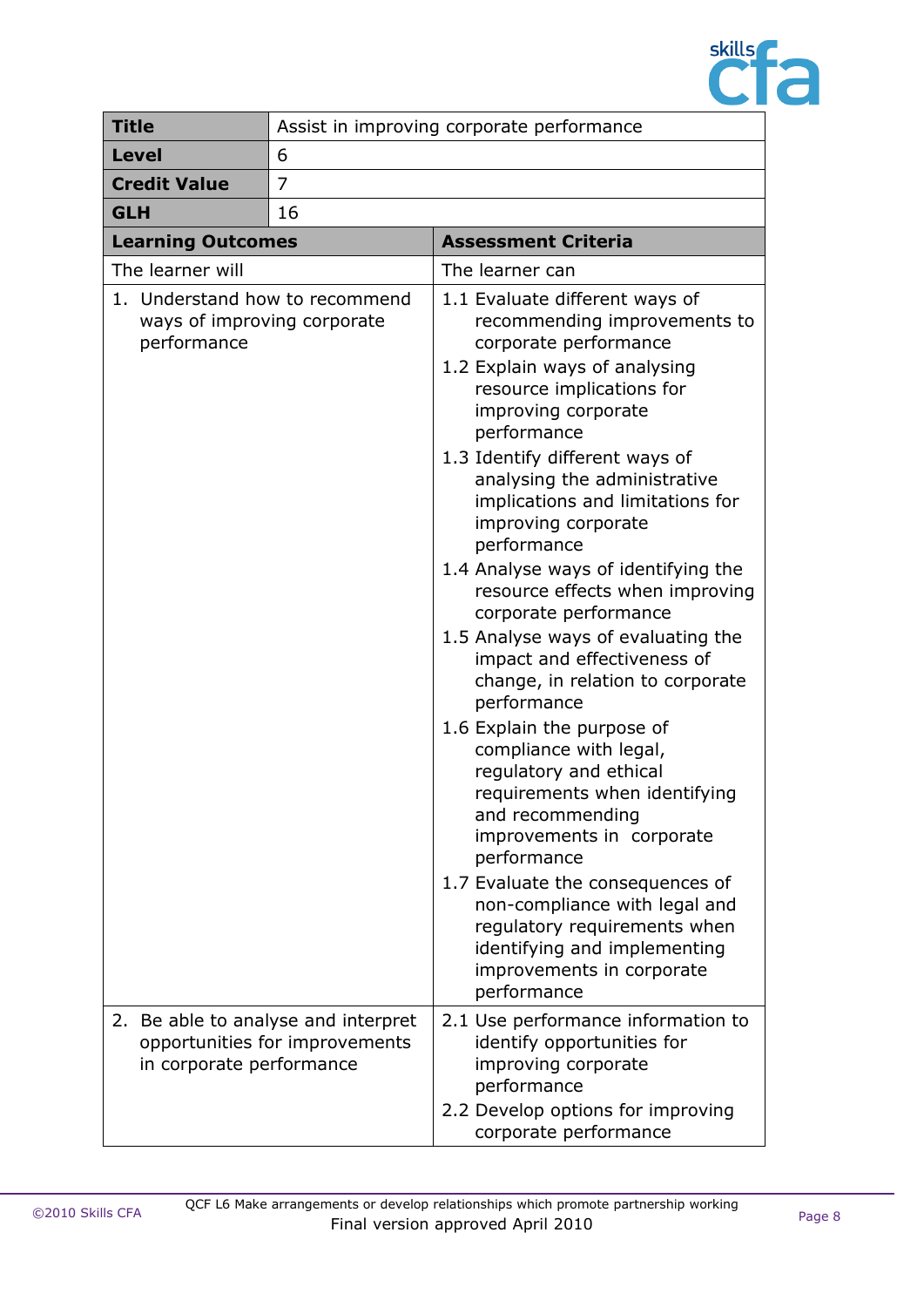

|                                                             | 2.3 Analyse the resource and<br>organisational implications<br>leading to improved corporate<br>performance<br>2.4 Evaluate and present options in |
|-------------------------------------------------------------|----------------------------------------------------------------------------------------------------------------------------------------------------|
|                                                             | a way that leads to positive<br>change                                                                                                             |
|                                                             | 2.5 Confirm changes agreed for<br>improving corporate<br>performance                                                                               |
|                                                             | 2.6 Make sure legal and regulatory<br>requirements are followed when<br>identifying opportunities for<br>improving corporate<br>performance        |
|                                                             | 2.7 Make sure ethical<br>responsibilities are met when<br>recommending opportunities for<br>improving corporate<br>performance                     |
| 3. Be able to support the<br>implementation of measures for | 3.1 Confirm improvements to be<br>made                                                                                                             |
| improving corporate<br>performance                          | 3.2 Make sure changes are carried<br>out within agreed timescales<br>and resources                                                                 |
|                                                             | 3.3 Monitor and report the impact of<br>changes to inform future<br>decision-making                                                                |
|                                                             | 3.4 Make sure legal and regulatory<br>requirements are followed when<br>implementing improvements in<br>corporate performance                      |
|                                                             | 3.5 Make sure ethical<br>responsibilities are met when<br>implementing improvements in<br>corporate performance                                    |

| <b>Additional Information about the unit</b> |                                                                                                                                                                                                          |  |
|----------------------------------------------|----------------------------------------------------------------------------------------------------------------------------------------------------------------------------------------------------------|--|
| Unit purpose and aim(s)                      | This unit is about assisting in the<br>improvement of corporate<br>performance by using the<br>information gained from measuring<br>performance, and then supporting<br>the introduction of changes that |  |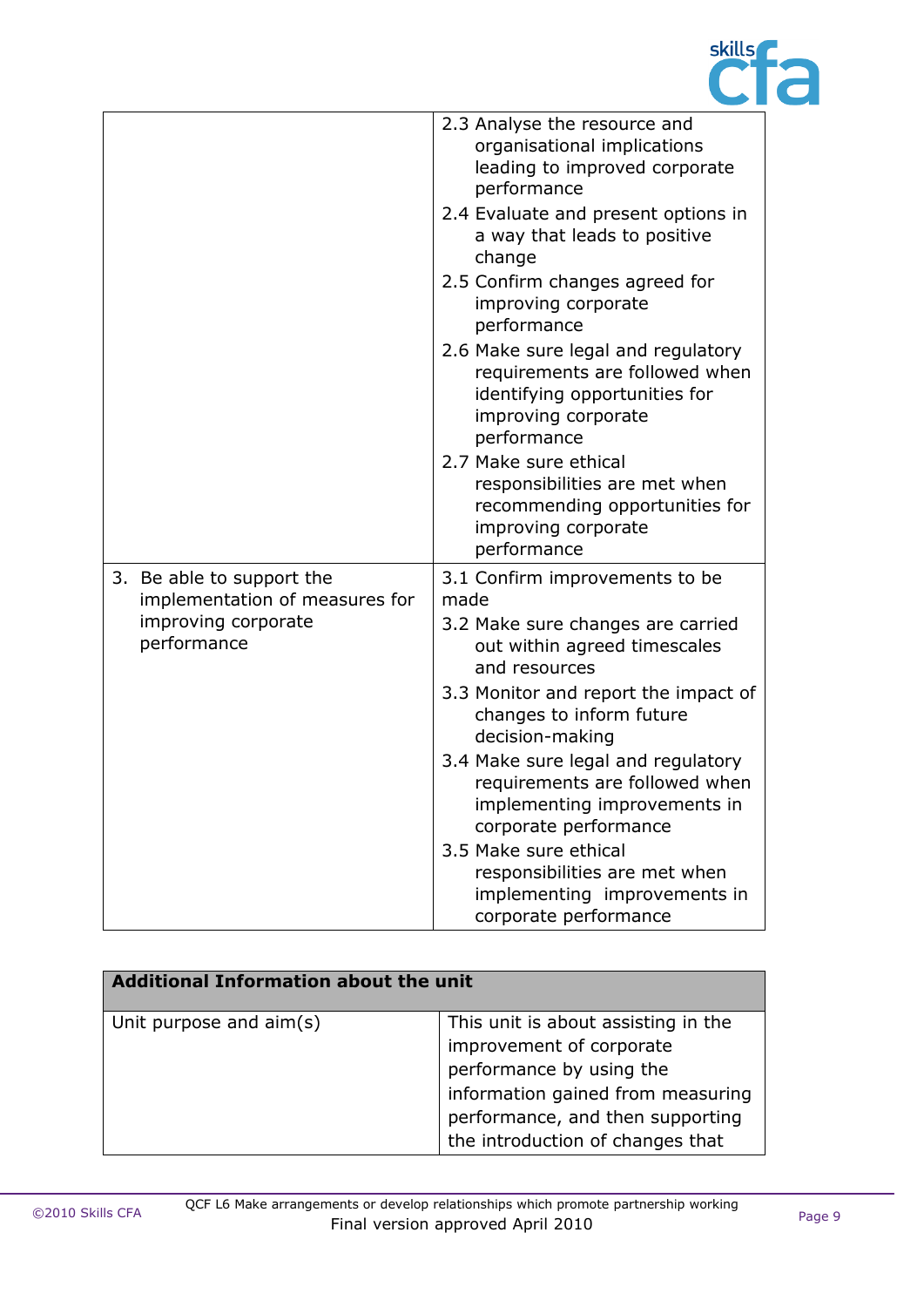

|                                                                                                                                                                     | will benefit an organisation.                                                                                                                                 |
|---------------------------------------------------------------------------------------------------------------------------------------------------------------------|---------------------------------------------------------------------------------------------------------------------------------------------------------------|
| Unit expiry date                                                                                                                                                    |                                                                                                                                                               |
| Details of the relationship between<br>the unit and relevant national<br>occupational standards or other<br>professional standards or curricula<br>(if appropriate) | <b>Skills CFA</b>                                                                                                                                             |
| Assessment requirements or<br>guidance specified by a sector or<br>regulatory body (if appropriate)                                                                 | Corporate performance refers to<br>the measurement of performance<br>against corporate objectives,<br>strategies and policies, by<br>monitoring and reviewing |
| Support for the unit from an SSC or<br>other appropriate body (if required)                                                                                         | <b>Skills CFA</b>                                                                                                                                             |
| Location of the unit within the<br>subject/sector classification system                                                                                             | 15. Business, Administration and<br>Law<br>15.2 Administration                                                                                                |
| Name of the organisation submitting<br>the unit                                                                                                                     |                                                                                                                                                               |
| Availability for use                                                                                                                                                | Shared                                                                                                                                                        |
| Unit available from                                                                                                                                                 |                                                                                                                                                               |
| Unit guided learning hours                                                                                                                                          |                                                                                                                                                               |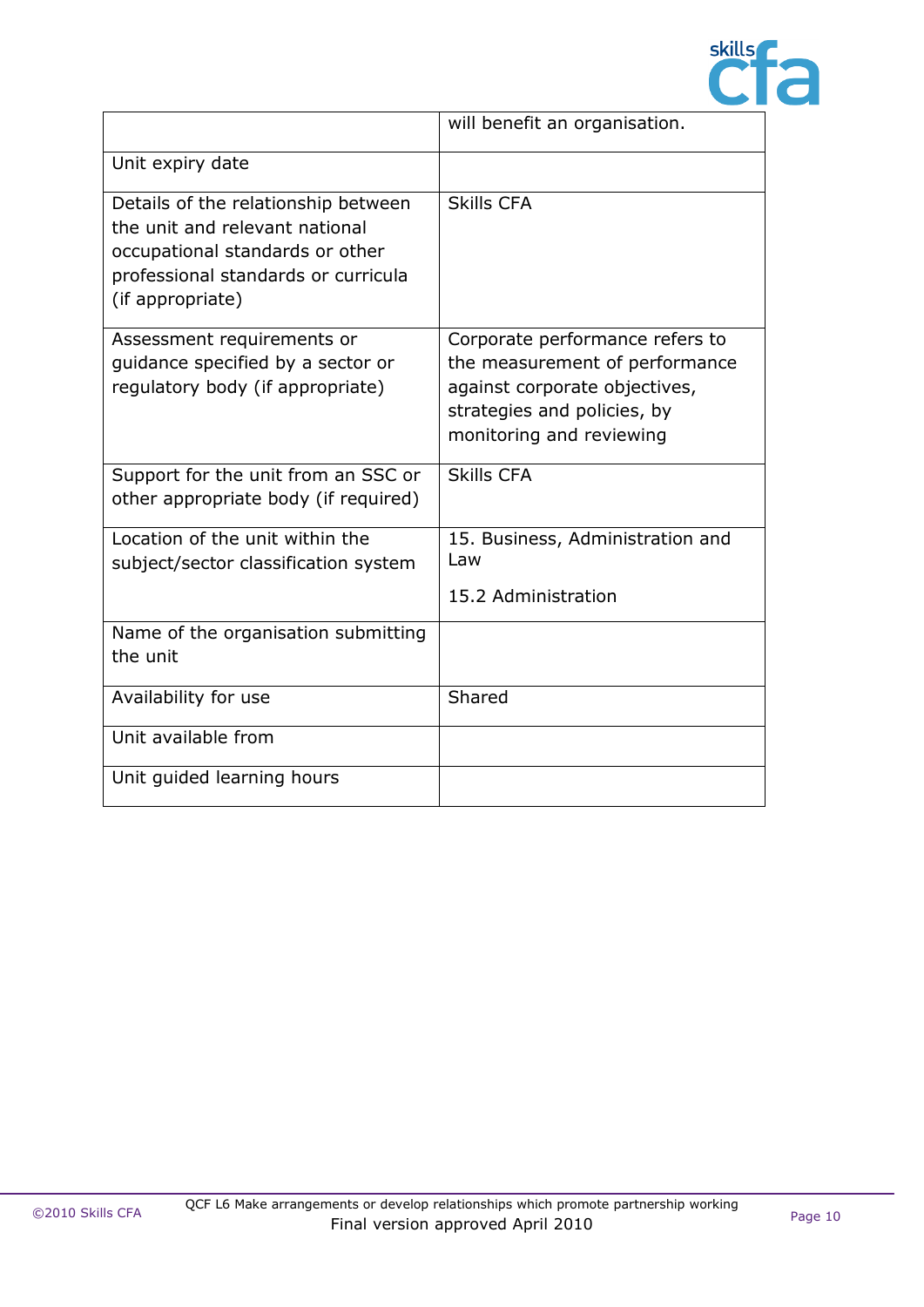

| <b>Title</b>                                                                 | Assist in reviewing corporate performance |                                                                                                                                                                                                                                                                                                                                                                                                                                                                                                                                                                                                                                                                                                  |
|------------------------------------------------------------------------------|-------------------------------------------|--------------------------------------------------------------------------------------------------------------------------------------------------------------------------------------------------------------------------------------------------------------------------------------------------------------------------------------------------------------------------------------------------------------------------------------------------------------------------------------------------------------------------------------------------------------------------------------------------------------------------------------------------------------------------------------------------|
| <b>Level</b>                                                                 | 6                                         |                                                                                                                                                                                                                                                                                                                                                                                                                                                                                                                                                                                                                                                                                                  |
| <b>Credit Value</b><br>6                                                     |                                           |                                                                                                                                                                                                                                                                                                                                                                                                                                                                                                                                                                                                                                                                                                  |
| 13<br><b>GLH</b>                                                             |                                           |                                                                                                                                                                                                                                                                                                                                                                                                                                                                                                                                                                                                                                                                                                  |
| <b>Learning Outcomes</b>                                                     |                                           | <b>Assessment Criteria</b>                                                                                                                                                                                                                                                                                                                                                                                                                                                                                                                                                                                                                                                                       |
| The learner will                                                             |                                           | The learner can                                                                                                                                                                                                                                                                                                                                                                                                                                                                                                                                                                                                                                                                                  |
| 1. Understand how to support the<br>analysis of corporate<br>performance     |                                           | 1.1 Analyse different ways of<br>specifying and collecting<br>performance information<br>1.2 Explain how to make sure the<br>performance information is valid<br>1.3 Explain how to establish criteria<br>for the analysis of performance<br>information<br>1.4 Evaluate different ways of<br>analysing performance<br>information<br>1.5 Analyse different ways of<br>presenting information to<br>promote discussion and debate<br>1.6 Explain legal, regulatory and<br>ethical requirements relevant to<br>reviewing corporate<br>performance<br>1.7 Explain potential consequences<br>of non-compliance with legal<br>and regulatory requirements<br>when reviewing corporate<br>performance |
| 2. Understand how to evaluate<br>information on corporate<br>performance     |                                           | 2.1 Analyse different ways of<br>evaluating performance<br>information                                                                                                                                                                                                                                                                                                                                                                                                                                                                                                                                                                                                                           |
| 3. Be able to assist in analysing<br>and evaluating corporate<br>performance |                                           | 3.1 Collect sufficient, valid and<br>relevant performance<br>information<br>3.2 Analyse and evaluate<br>performance information against<br>agreed criteria<br>3.3 Produce results from which<br>accurate interpretations can be<br>recommended<br>3.4 Obtain measures of corporate<br>performance<br>3.5 Support corporate decision-                                                                                                                                                                                                                                                                                                                                                             |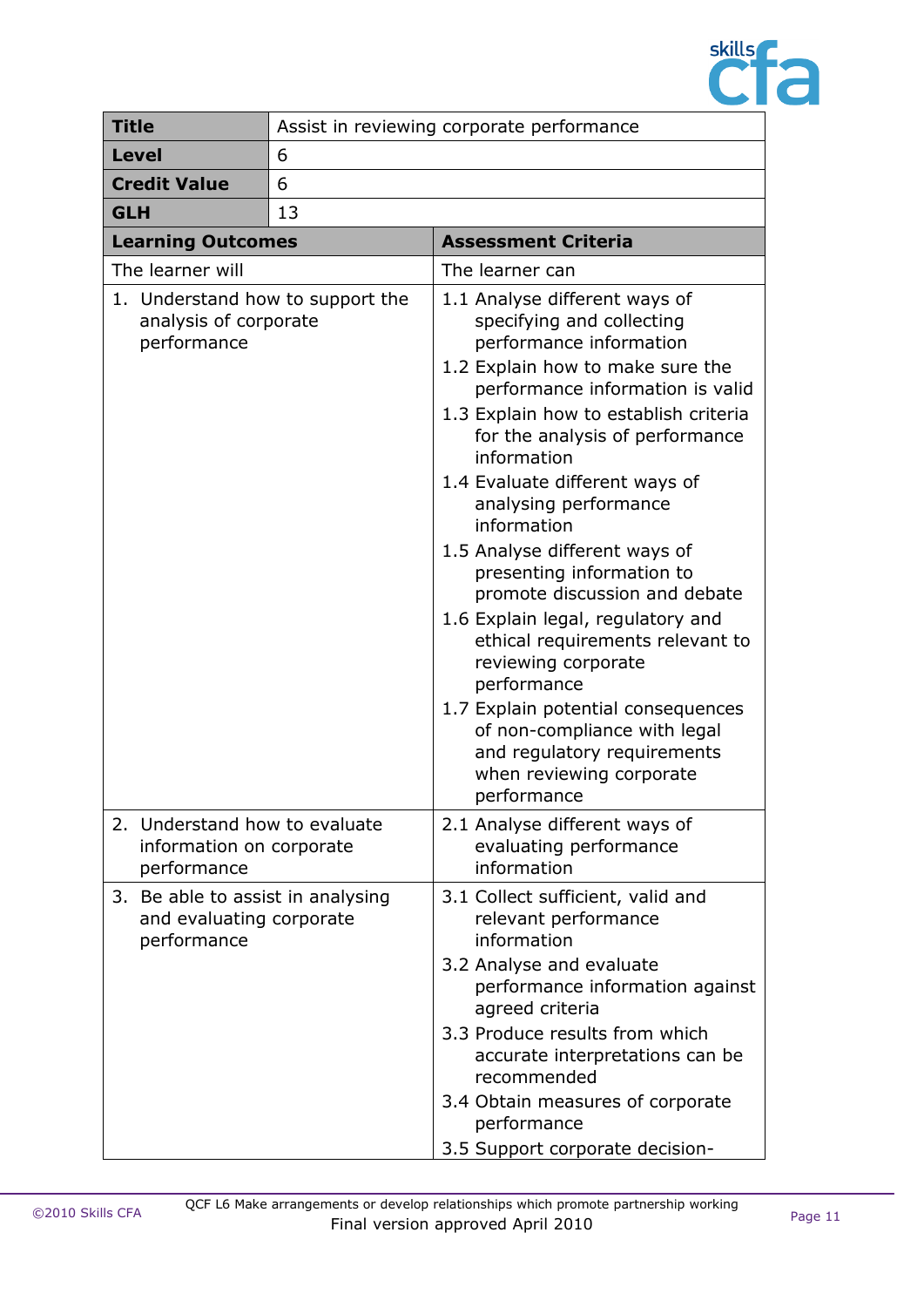

| making through presenting and<br>communicating findings                                                                                                         |
|-----------------------------------------------------------------------------------------------------------------------------------------------------------------|
| 3.6 Make sure recommendations on<br>legal and regulatory<br>requirements are made when<br>supporting the reviewing of<br>corporate performance, if<br>necessary |
| 3.7 Make sure ethical<br>responsibilities are met when<br>supporting the reviewing of<br>corporate performance                                                  |

| <b>Additional Information about the unit</b>                                                                                                                        |                                                                                                                                                                                   |  |
|---------------------------------------------------------------------------------------------------------------------------------------------------------------------|-----------------------------------------------------------------------------------------------------------------------------------------------------------------------------------|--|
| Unit purpose and aim(s)                                                                                                                                             | This unit is about using systems<br>and procedures to assist in<br>measuring and reporting how<br>successful an organisation is being<br>in achieving its aims and<br>objectives. |  |
| Unit expiry date                                                                                                                                                    |                                                                                                                                                                                   |  |
| Details of the relationship between<br>the unit and relevant national<br>occupational standards or other<br>professional standards or curricula<br>(if appropriate) | <b>Skills CFA</b>                                                                                                                                                                 |  |
| Assessment requirements or<br>quidance specified by a sector or<br>regulatory body (if appropriate)                                                                 | Corporate performance refers to<br>the measurement of performance<br>against corporate objectives,<br>strategies and policies, by<br>monitoring and reviewing                     |  |
| Support for the unit from an SSC or<br>other appropriate body (if required)                                                                                         | <b>Skills CFA</b>                                                                                                                                                                 |  |
| Location of the unit within the<br>subject/sector classification system                                                                                             | 15. Business, Administration and<br>Law<br>15.2 Administration                                                                                                                    |  |
|                                                                                                                                                                     |                                                                                                                                                                                   |  |
| Name of the organisation submitting<br>the unit                                                                                                                     |                                                                                                                                                                                   |  |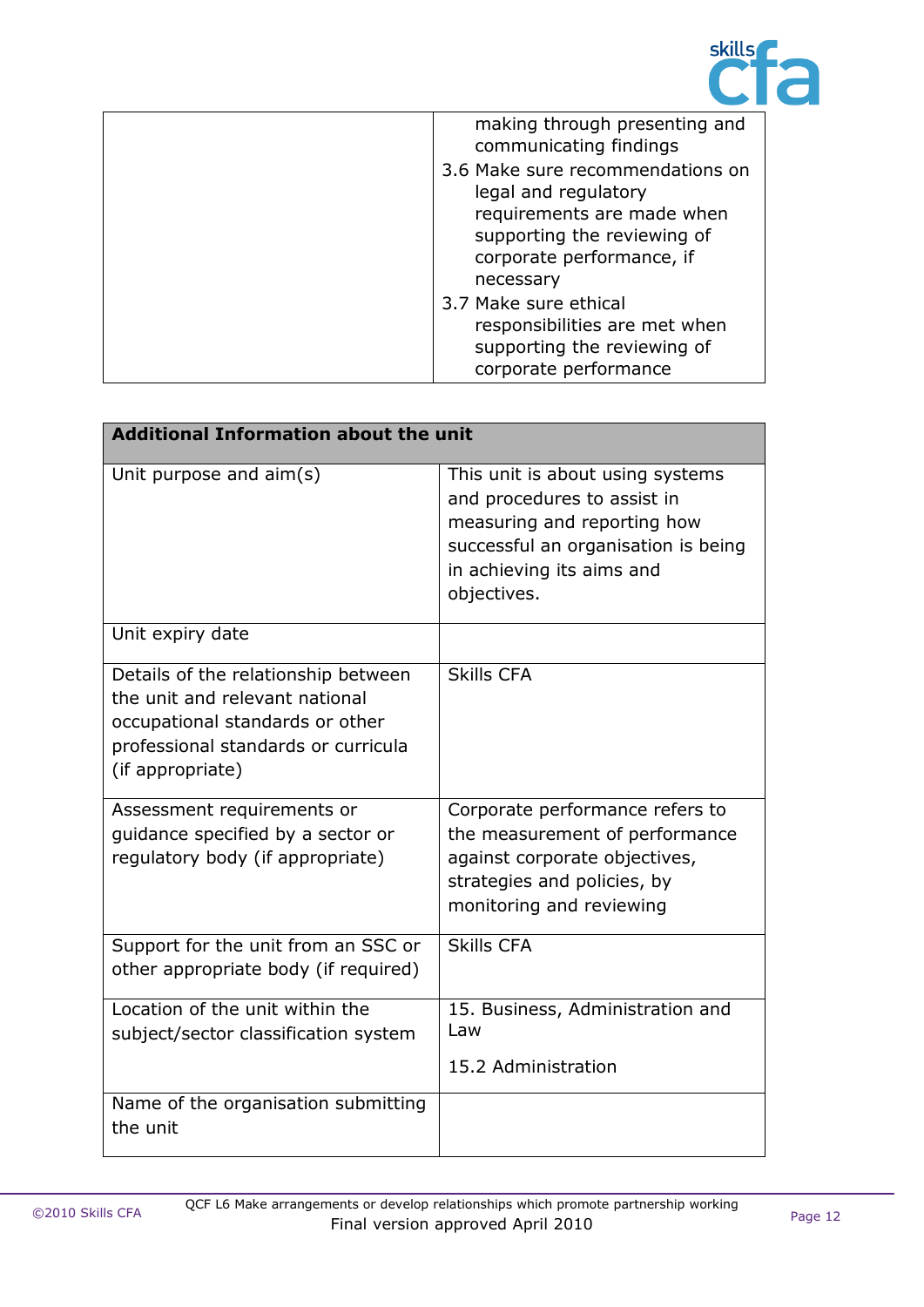

| Availability for use       | Shared |
|----------------------------|--------|
| Unit available from        |        |
| Unit guided learning hours |        |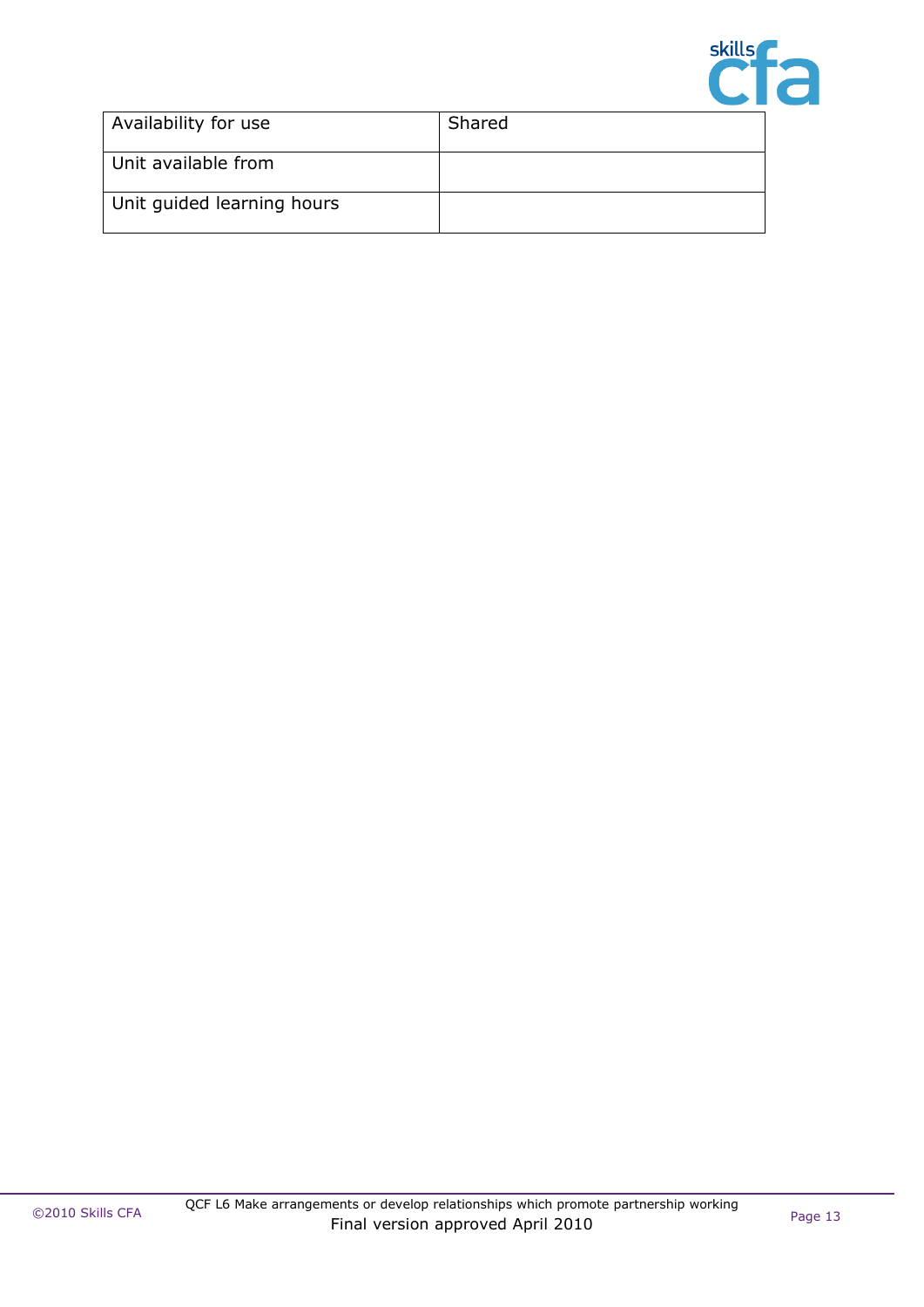

|                                                                                                  | <b>Title</b>                                                                            | Monitor and evaluate trends and events that affect<br>organisations                                      |                                                                                                                                                                                                                                                                                                                                                                                                                                                                                                             |
|--------------------------------------------------------------------------------------------------|-----------------------------------------------------------------------------------------|----------------------------------------------------------------------------------------------------------|-------------------------------------------------------------------------------------------------------------------------------------------------------------------------------------------------------------------------------------------------------------------------------------------------------------------------------------------------------------------------------------------------------------------------------------------------------------------------------------------------------------|
|                                                                                                  | <b>Level</b>                                                                            | 6                                                                                                        |                                                                                                                                                                                                                                                                                                                                                                                                                                                                                                             |
|                                                                                                  | <b>Credit Value</b>                                                                     | 6                                                                                                        |                                                                                                                                                                                                                                                                                                                                                                                                                                                                                                             |
| <b>GLH</b>                                                                                       |                                                                                         | 35                                                                                                       |                                                                                                                                                                                                                                                                                                                                                                                                                                                                                                             |
|                                                                                                  | <b>Learning Outcomes</b>                                                                |                                                                                                          | <b>Assessment Criteria</b>                                                                                                                                                                                                                                                                                                                                                                                                                                                                                  |
|                                                                                                  | The learner will                                                                        |                                                                                                          | The learner can                                                                                                                                                                                                                                                                                                                                                                                                                                                                                             |
|                                                                                                  | 1. Understand the nature and<br>trends and events on<br>organisations                   | effects of internal and external                                                                         | 1.1 Explain the nature of internal<br>and external trends and events<br>and how these may<br>a) affect the mission and<br>objectives of an organisation<br>b) affect the corporate<br>strategies and policies of an<br>organisation                                                                                                                                                                                                                                                                         |
|                                                                                                  | 2. Understand how to monitor<br>events                                                  | internal and external trends and                                                                         | 2.1 Explain different types of<br>system for monitoring internal<br>and external trends and events                                                                                                                                                                                                                                                                                                                                                                                                          |
|                                                                                                  | 3. Understand how to analyse and<br>evaluate internal and external<br>trends and events |                                                                                                          | 3.1 Explain different ways of<br>analysing and evaluating<br>internal and external trends and<br>events                                                                                                                                                                                                                                                                                                                                                                                                     |
| 4. Understand how to communicate<br>information about internal and<br>external trends and events |                                                                                         |                                                                                                          | 4.1 Explain different ways of<br>communicating and presenting<br>information about internal and<br>external trends and events in an<br>organisation<br>4.2 Explain the legal and regulatory<br>requirements, and ethical<br>responsibilities relating to the<br>communicating of information<br>about external trends and<br>events<br>4.3 Explain the consequences of<br>non-compliance with legal and<br>regulatory requirements when<br>communicating information<br>about external trends and<br>events |
|                                                                                                  | an organisation works                                                                   | 5. Be able to monitor internal and<br>external trends and events that<br>affect the environment in which | 5.1 Use systems in place to identify<br>and record internal and external<br>factors<br>5.2 Identify and prioritise internal<br>and external factors for their                                                                                                                                                                                                                                                                                                                                               |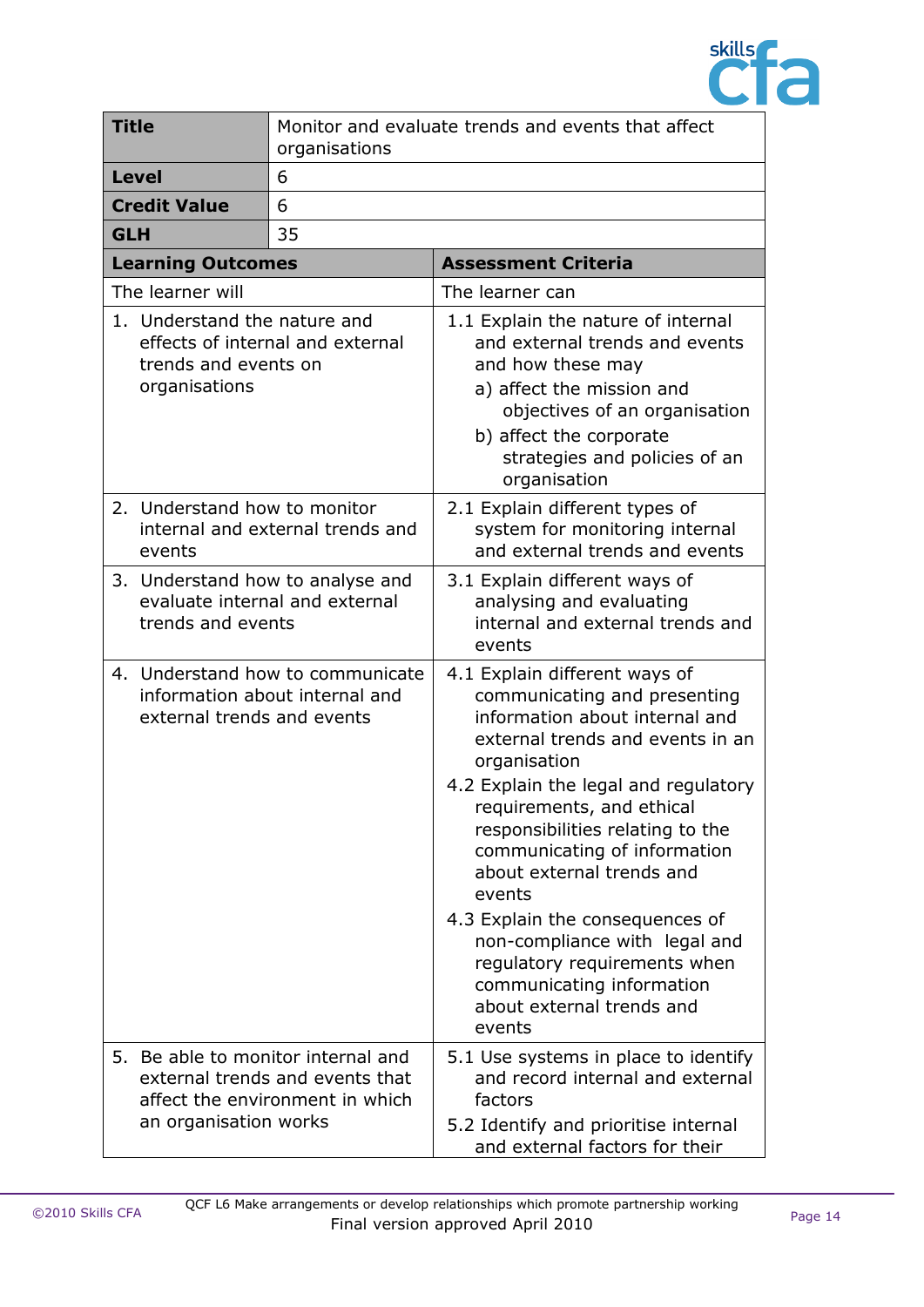

|                                                                                                                                                            | relevance to an organisation                                                                                                                                                                                                                                                                                                                                                                           |
|------------------------------------------------------------------------------------------------------------------------------------------------------------|--------------------------------------------------------------------------------------------------------------------------------------------------------------------------------------------------------------------------------------------------------------------------------------------------------------------------------------------------------------------------------------------------------|
| 6. Be able to analyse and evaluate<br>internal and external trends and<br>events that affect the<br>environment in which an<br>organisation works          | 6.1 Analyse and evaluate internal<br>and external trends and events<br>for their implications for an<br>organisation<br>6.2 Identify current and emerging<br>legal and regulatory<br>requirements which are relevant<br>to an organisation<br>6.3 Obtain specialist advice on<br>interpretations of relevant legal<br>and regulatory requirements<br>within limits of own authority,<br>where required |
| 7. Be able to communicate<br>information about internal and<br>external trends and events that<br>affect the environment in which<br>an organisation works | 7.1 Communicate information to<br>relevant people in good time to<br>inform decision making<br>7.2 Identify the relevance of trends<br>and events for an organisation<br>7.3 Make sure legal and regulatory<br>requirements, and ethical<br>responsibilities are met when<br>communicating information                                                                                                 |

| <b>Additional Information about the unit</b>                                                                                                                        |                                                                                                                                                                                                                                                                                                                                                   |
|---------------------------------------------------------------------------------------------------------------------------------------------------------------------|---------------------------------------------------------------------------------------------------------------------------------------------------------------------------------------------------------------------------------------------------------------------------------------------------------------------------------------------------|
| Unit purpose and $\text{aim}(s)$                                                                                                                                    | This unit is about contributing to the<br>monitoring and evaluating of<br>changes in the internal and external<br>environment in which an<br>organisation operates, for example<br>at the level of a company secretary,<br>and advising decision makers on the<br>relevance of trends and events, so<br>that they may make informed<br>decisions. |
| Unit expiry date                                                                                                                                                    |                                                                                                                                                                                                                                                                                                                                                   |
| Details of the relationship between<br>the unit and relevant national<br>occupational standards or other<br>professional standards or curricula<br>(if appropriate) | <b>Skills CFA</b>                                                                                                                                                                                                                                                                                                                                 |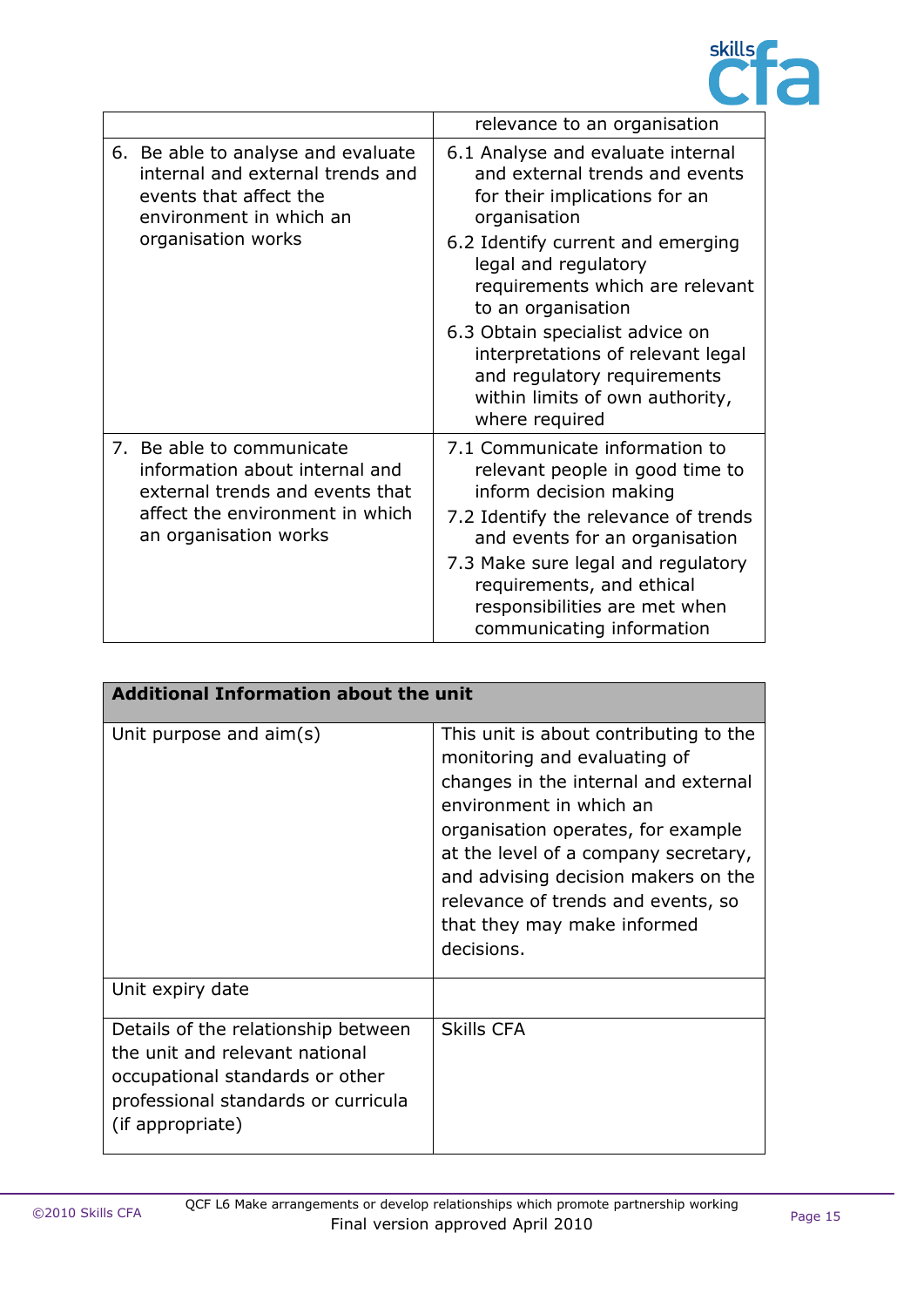

| Assessment requirements or<br>quidance specified by a sector or<br>regulatory body (if appropriate) |                                                                |
|-----------------------------------------------------------------------------------------------------|----------------------------------------------------------------|
| Support for the unit from an SSC or<br>other appropriate body (if required)                         | <b>Skills CFA</b>                                              |
| Location of the unit within the<br>subject/sector classification system                             | 15. Business, Administration and<br>Law<br>15.2 Administration |
| Name of the organisation<br>submitting the unit                                                     |                                                                |
| Availability for use                                                                                | Shared                                                         |
| Unit available from                                                                                 |                                                                |
| Unit guided learning hours                                                                          |                                                                |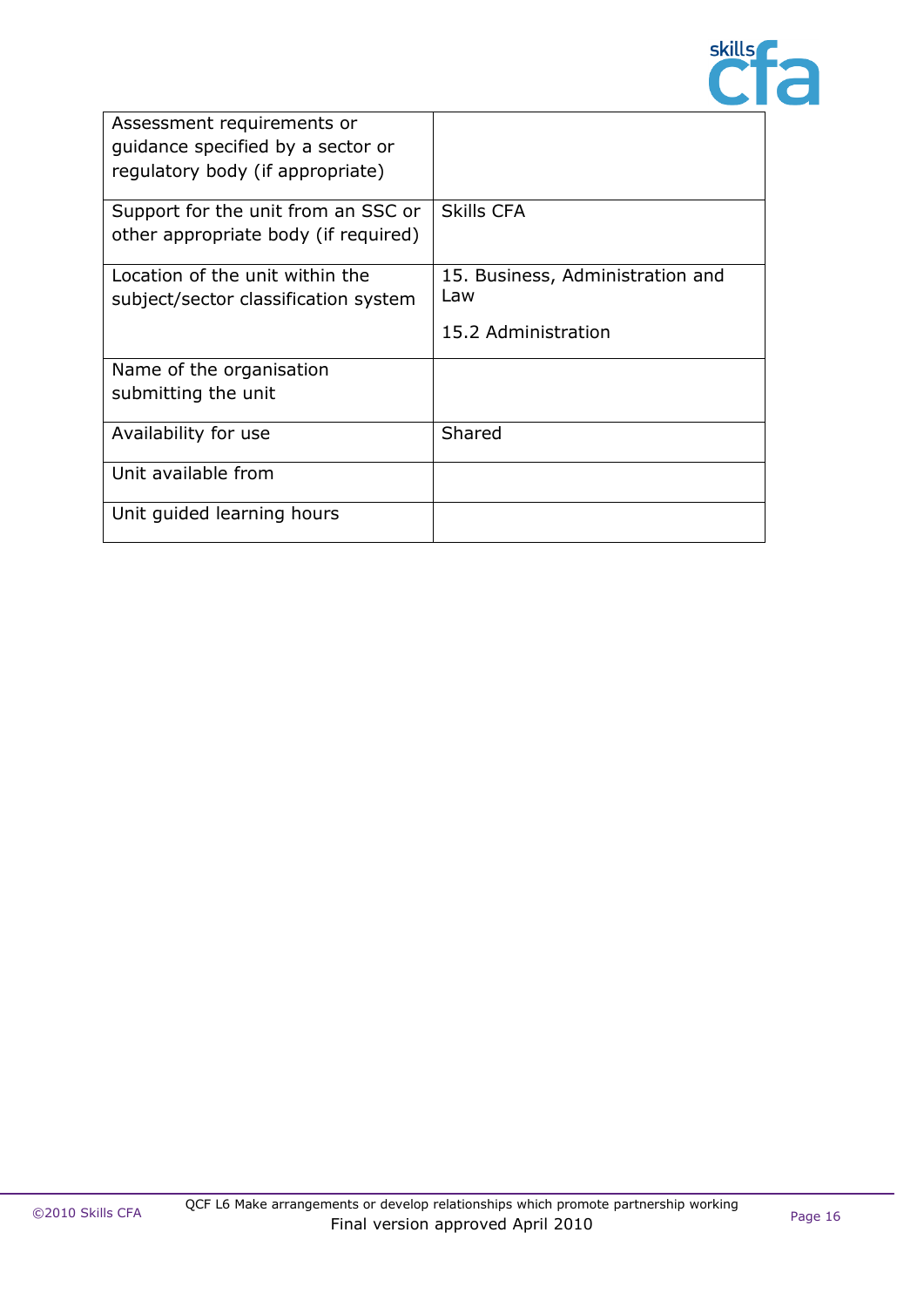

| <b>Title</b>                                                                            | Improve corporate performance  |                                                                                                                                                                                                                                                                                                                                                                                                                                                                                                                                                                                                                                                                                                                                                                                                                                                                                                                                                                                                                          |
|-----------------------------------------------------------------------------------------|--------------------------------|--------------------------------------------------------------------------------------------------------------------------------------------------------------------------------------------------------------------------------------------------------------------------------------------------------------------------------------------------------------------------------------------------------------------------------------------------------------------------------------------------------------------------------------------------------------------------------------------------------------------------------------------------------------------------------------------------------------------------------------------------------------------------------------------------------------------------------------------------------------------------------------------------------------------------------------------------------------------------------------------------------------------------|
| <b>Level</b>                                                                            | 7                              |                                                                                                                                                                                                                                                                                                                                                                                                                                                                                                                                                                                                                                                                                                                                                                                                                                                                                                                                                                                                                          |
| <b>Credit Value</b>                                                                     | 8                              |                                                                                                                                                                                                                                                                                                                                                                                                                                                                                                                                                                                                                                                                                                                                                                                                                                                                                                                                                                                                                          |
| <b>GLH</b>                                                                              | 36                             |                                                                                                                                                                                                                                                                                                                                                                                                                                                                                                                                                                                                                                                                                                                                                                                                                                                                                                                                                                                                                          |
| <b>Learning Outcomes</b>                                                                |                                | <b>Assessment Criteria</b>                                                                                                                                                                                                                                                                                                                                                                                                                                                                                                                                                                                                                                                                                                                                                                                                                                                                                                                                                                                               |
| The learner will                                                                        |                                | The learner can                                                                                                                                                                                                                                                                                                                                                                                                                                                                                                                                                                                                                                                                                                                                                                                                                                                                                                                                                                                                          |
| 1. Understand how to identify and<br>implement improvements in<br>corporate performance |                                | 1.1 Evaluate different ways and<br>means of improving corporate<br>performance<br>1.2 Explain the purpose and<br>benefits of different ways of<br>quantifying resource<br>implications for improving<br>corporate performance<br>1.3 Describe the purpose and<br>benefits of different ways of<br>evaluating the administrative<br>implications and limitations for<br>improving corporate<br>performance<br>1.4 Analyse different ways of<br>analysing the resource effects<br>when improving corporate<br>performance<br>1.5 Explain the purpose and<br>benefits of analysing the impact<br>and effectiveness of change, in<br>relation to corporate<br>performance<br>1.6 Explain the purpose of<br>compliance with legal,<br>regulatory and ethical<br>requirements when agreeing<br>measures for improving<br>corporate performance<br>1.7 Analyse the consequences of<br>non-compliance with legal and<br>regulatory requirements when<br>identifying and implementing<br>improvements in corporate<br>performance |
| 2. Be able to identify and agree<br>in corporate performance                            | opportunities for improvements | 2.1 Use performance information to<br>agree opportunities for<br>improving corporate                                                                                                                                                                                                                                                                                                                                                                                                                                                                                                                                                                                                                                                                                                                                                                                                                                                                                                                                     |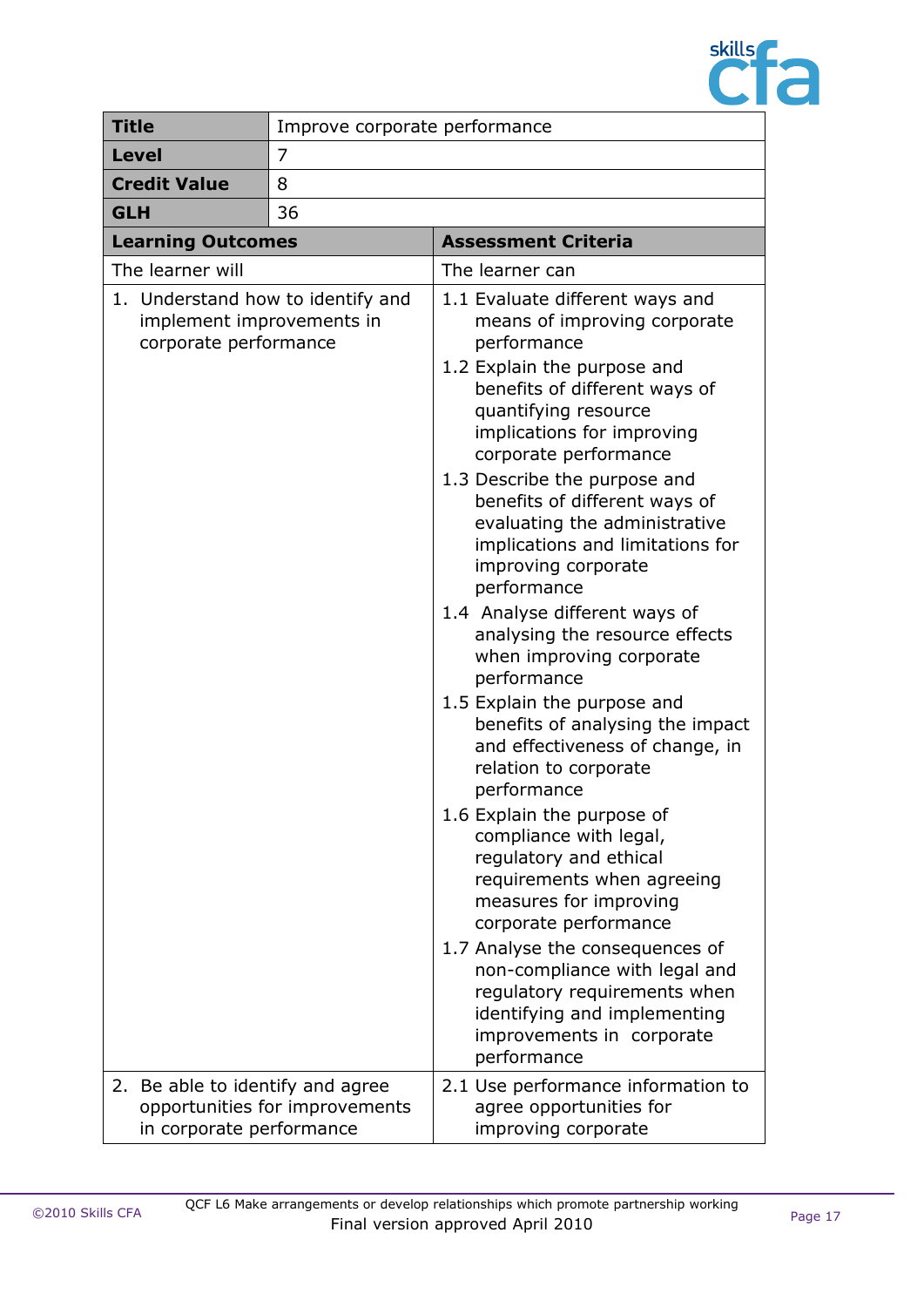

|                                                             | performance                                                                                                                              |
|-------------------------------------------------------------|------------------------------------------------------------------------------------------------------------------------------------------|
|                                                             | 2.2 Agree options for improving<br>corporate performance                                                                                 |
|                                                             | 2.3 Confirm the resource and<br>organisational implications<br>leading to improved corporate<br>performance                              |
|                                                             | 2.4 Evaluate and present options in<br>a way that leads to positive<br>change                                                            |
|                                                             | 2.5 Negotiate and agree changes to<br>improve corporate performance                                                                      |
|                                                             | 2.6 Make sure legal and regulatory<br>requirements are followed when<br>agreeing opportunities for<br>improving corporate<br>performance |
|                                                             | 2.7 Make sure ethical<br>responsibilities are met when<br>agreeing opportunities for<br>improving corporate<br>performance               |
| 3. Be able to implement measures<br>for improving corporate | 3.1 Agree improvements to be<br>implemented                                                                                              |
| performance                                                 | 3.2 Make sure changes are carried<br>out within agreed timescales<br>and resources                                                       |
|                                                             | 3.3 Analyse and evaluate the<br>impact of changes to inform<br>future decision making                                                    |
|                                                             | 3.4 Make sure legal and regulatory<br>requirements are followed when<br>improvements in corporate<br>performance are implemented         |
|                                                             | 3.5 Make sure ethical<br>responsibilities are met when<br>improvements in corporate<br>performance are implemented                       |

| Additional Information about the unit |                                                                                                                                          |  |
|---------------------------------------|------------------------------------------------------------------------------------------------------------------------------------------|--|
| Unit purpose and aim(s)               | This unit is about improving<br>corporate performance by using the<br>information gained from measuring<br>performance, and agreeing the |  |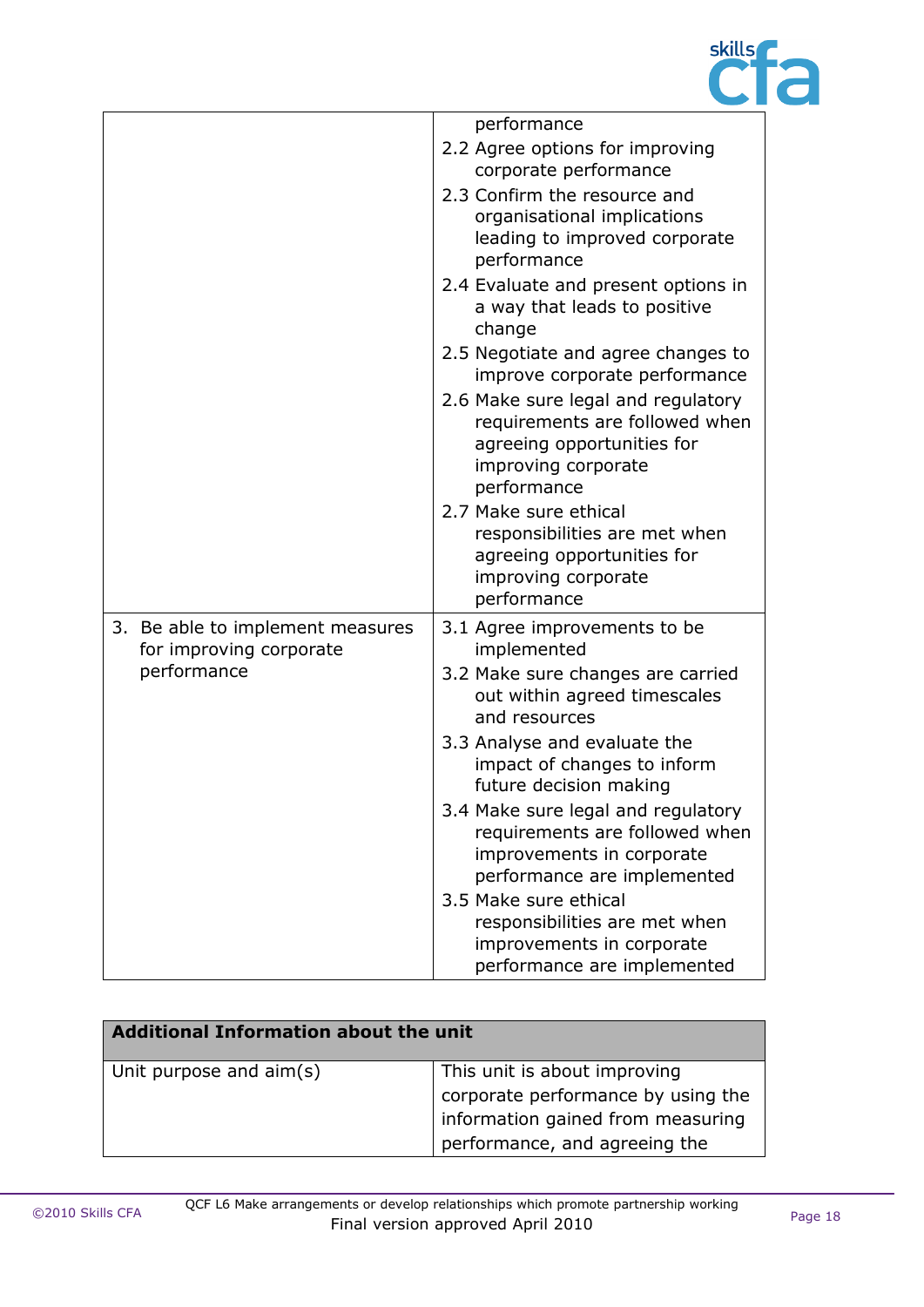

|                                                                                                                                                                     | introduction of changes that will                                                                                                                             |
|---------------------------------------------------------------------------------------------------------------------------------------------------------------------|---------------------------------------------------------------------------------------------------------------------------------------------------------------|
|                                                                                                                                                                     | benefit an organisation.                                                                                                                                      |
| Unit expiry date                                                                                                                                                    |                                                                                                                                                               |
| Details of the relationship between<br>the unit and relevant national<br>occupational standards or other<br>professional standards or curricula<br>(if appropriate) | <b>Skills CFA</b>                                                                                                                                             |
| Assessment requirements or<br>guidance specified by a sector or<br>regulatory body (if appropriate)                                                                 | Corporate performance refers to the<br>measurement of performance<br>against corporate objectives,<br>strategies and policies, by<br>monitoring and reviewing |
| Support for the unit from an SSC or<br>other appropriate body (if required)                                                                                         | <b>Skills CFA</b>                                                                                                                                             |
| Location of the unit within the<br>subject/sector classification system                                                                                             | 15. Business, Administration and<br>Law<br>15.2 Administration                                                                                                |
| Name of the organisation<br>submitting the unit                                                                                                                     |                                                                                                                                                               |
| Availability for use                                                                                                                                                | Shared                                                                                                                                                        |
| Unit available from                                                                                                                                                 |                                                                                                                                                               |
| Unit guided learning hours                                                                                                                                          |                                                                                                                                                               |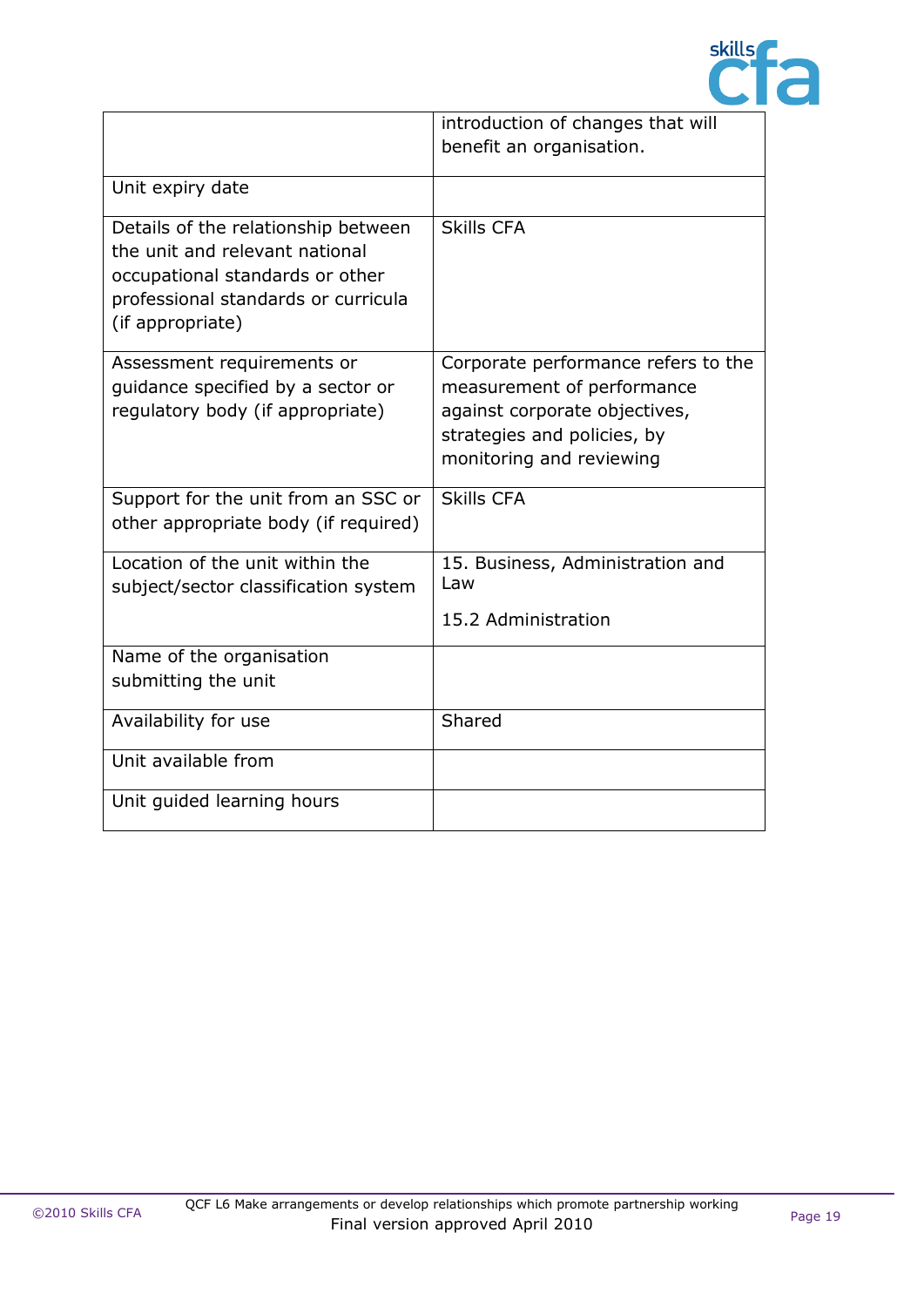

| <b>Title</b>                                                                        | Make arrangements or develop relationships which<br>promote corporate interests |                                                                                                                                                                                                                                                                                                                                                                                 |
|-------------------------------------------------------------------------------------|---------------------------------------------------------------------------------|---------------------------------------------------------------------------------------------------------------------------------------------------------------------------------------------------------------------------------------------------------------------------------------------------------------------------------------------------------------------------------|
| <b>Level</b>                                                                        | $\overline{7}$                                                                  |                                                                                                                                                                                                                                                                                                                                                                                 |
| <b>Credit Value</b>                                                                 | 5                                                                               |                                                                                                                                                                                                                                                                                                                                                                                 |
| <b>GLH</b>                                                                          | 30                                                                              |                                                                                                                                                                                                                                                                                                                                                                                 |
| <b>Learning Outcomes</b>                                                            |                                                                                 | <b>Assessment Criteria</b>                                                                                                                                                                                                                                                                                                                                                      |
| The learner will                                                                    |                                                                                 | The learner can                                                                                                                                                                                                                                                                                                                                                                 |
| of corporate policies when<br>making arrangements or<br>relationships               | 1. Understand the role and purpose                                              | 1.1 Analyse the implications of<br>corporate polices for making<br>arrangements or relationships<br>for an organisation                                                                                                                                                                                                                                                         |
| 2. Understand the different types<br>interests                                      | of arrangements or relationships<br>which can promote corporate                 | 2.1 Analyse different types of<br>arrangements or relationships<br>which can promote corporate<br>interests for an organisation                                                                                                                                                                                                                                                 |
| 3. Understand how to negotiate<br>with a third party                                | arrangements or relationships                                                   | 3.1 Analyse different methods for<br>negotiating arrangements or<br>relationships for an organisation                                                                                                                                                                                                                                                                           |
| 4.<br>responsibilities and limits of<br>authority                                   | Understand the purpose of job                                                   | 4.1 Analyse the purpose of job<br>responsibilities when making<br>arrangements or relationships<br>4.2 Analyse the purpose of limits on<br>own authority when making<br>arrangements or relationships                                                                                                                                                                           |
| 5. Understand how to identify and<br>evaluate the benefits and<br>and relationships | disadvantages of arrangements                                                   | 5.1 Analyse how to identify and<br>evaluate the benefits and<br>disadvantages of arrangements<br>and relationships                                                                                                                                                                                                                                                              |
| ethical considerations when<br>making arrangements and<br>relationships             | 6. Understand the role of legal and<br>regulatory requirements and of           | 6.1 Analyse and evaluate the<br>implications of legal and<br>regulatory requirements, and<br>ethical responsibilities for an<br>organisation when making<br>arrangements and relationships<br>6.2 Analyse and evaluate the<br>consequences of non-<br>compliance with legal and<br>regulatory requirements for an<br>organisation when making<br>arrangements and relationships |
| 7. Be able to establish                                                             | arrangements or relationships                                                   | 7.1 Make sure there are corporate<br>policies for arrangements or                                                                                                                                                                                                                                                                                                               |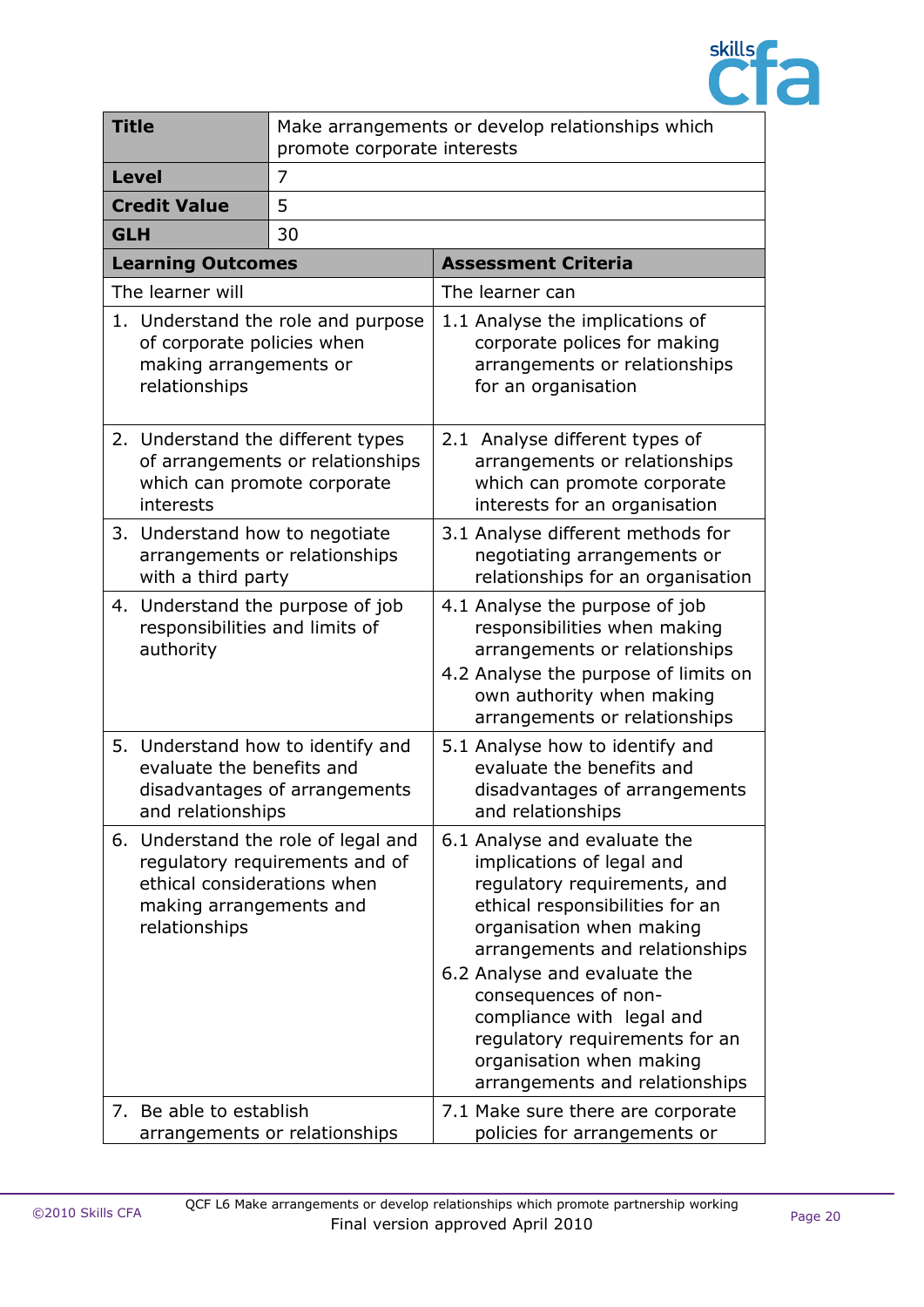

| which further corporate interests | relationships with third parties                                                                                                        |
|-----------------------------------|-----------------------------------------------------------------------------------------------------------------------------------------|
|                                   | 7.2 Identify and agree third parties<br>with whom the organisation<br>could enter into arrangements<br>or relationships                 |
|                                   | 7.3 Negotiate with third parties<br>within the limits of own<br>authority and corporate polices                                         |
|                                   | 7.4 Identify, evaluate and<br>communicate potential benefits<br>of arrangements or relationships<br>to relevant people                  |
|                                   | 7.5 Make sure and confirm<br>arrangements or relationships<br>conform to legal and regulatory<br>requirements and corporate<br>policies |
|                                   | 7.6 Identify and prioritise current<br>and emerging legal and<br>regulatory requirements which<br>are relevant to the organisation      |
|                                   | 7.7 Obtain specialist advice on<br>interpretations of relevant legal<br>and regulatory requirements, if<br>necessary,                   |

| <b>Additional Information about the unit</b>                                                                                                                        |                                                                                                                                                                                                                         |  |
|---------------------------------------------------------------------------------------------------------------------------------------------------------------------|-------------------------------------------------------------------------------------------------------------------------------------------------------------------------------------------------------------------------|--|
| Unit purpose and $\text{aim}(s)$                                                                                                                                    | This unit is about establishing<br>possible relationships with third<br>parties, including negotiating, that,<br>if successful, may further corporate<br>interests - for example, possible<br>partnership arrangements. |  |
| Unit expiry date                                                                                                                                                    |                                                                                                                                                                                                                         |  |
| Details of the relationship between<br>the unit and relevant national<br>occupational standards or other<br>professional standards or curricula<br>(if appropriate) | <b>Skills CFA</b>                                                                                                                                                                                                       |  |
| Assessment requirements or<br>quidance specified by a sector or                                                                                                     |                                                                                                                                                                                                                         |  |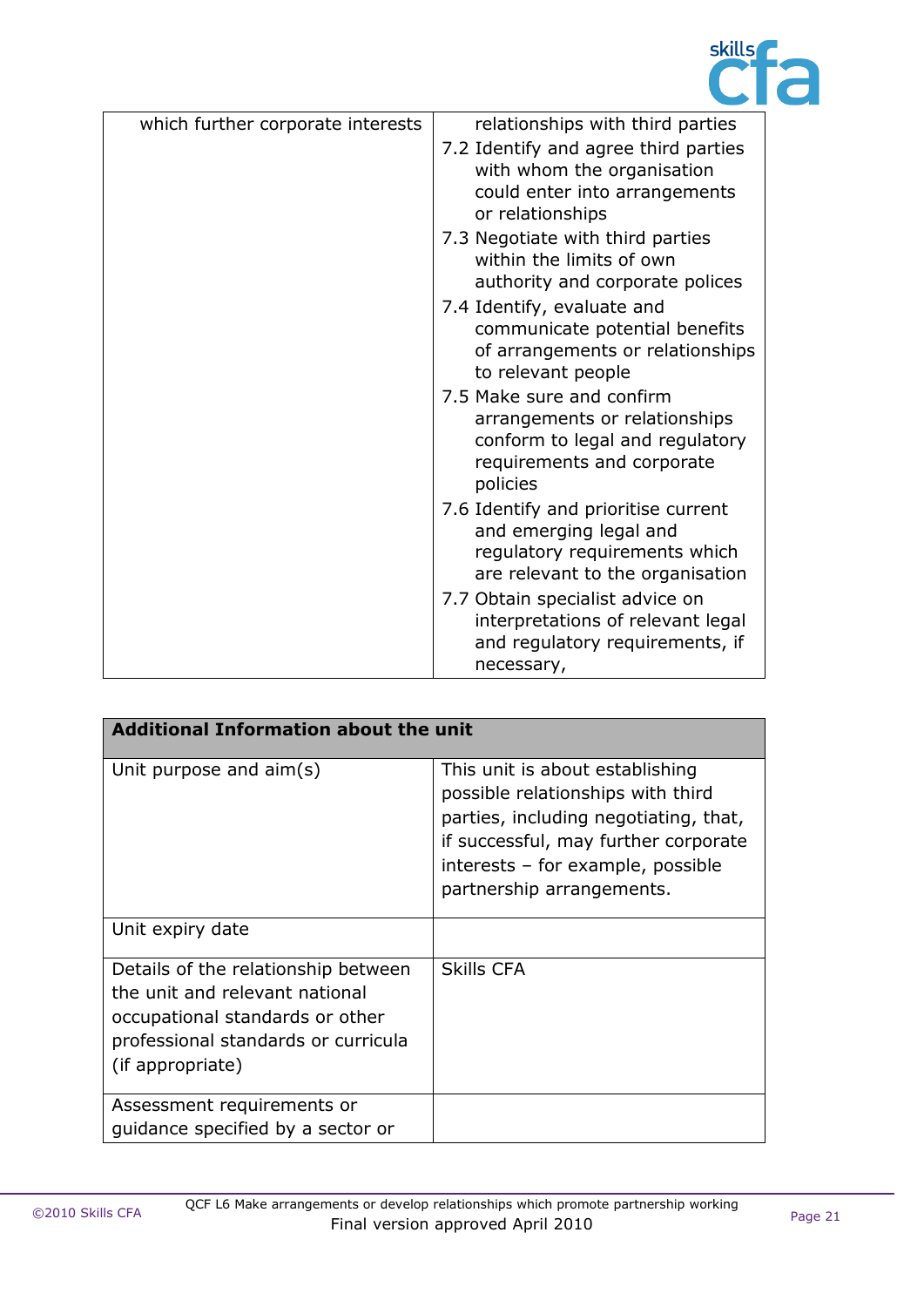

| regulatory body (if appropriate)     |                                  |
|--------------------------------------|----------------------------------|
| Support for the unit from an SSC or  | <b>Skills CFA</b>                |
| other appropriate body (if required) |                                  |
| Location of the unit within the      | 15. Business, Administration and |
| subject/sector classification system | Law                              |
|                                      | 15.2 Administration              |
| Name of the organisation             |                                  |
| submitting the unit                  |                                  |
| Availability for use                 | Shared                           |
| Unit available from                  |                                  |
| Unit guided learning hours           |                                  |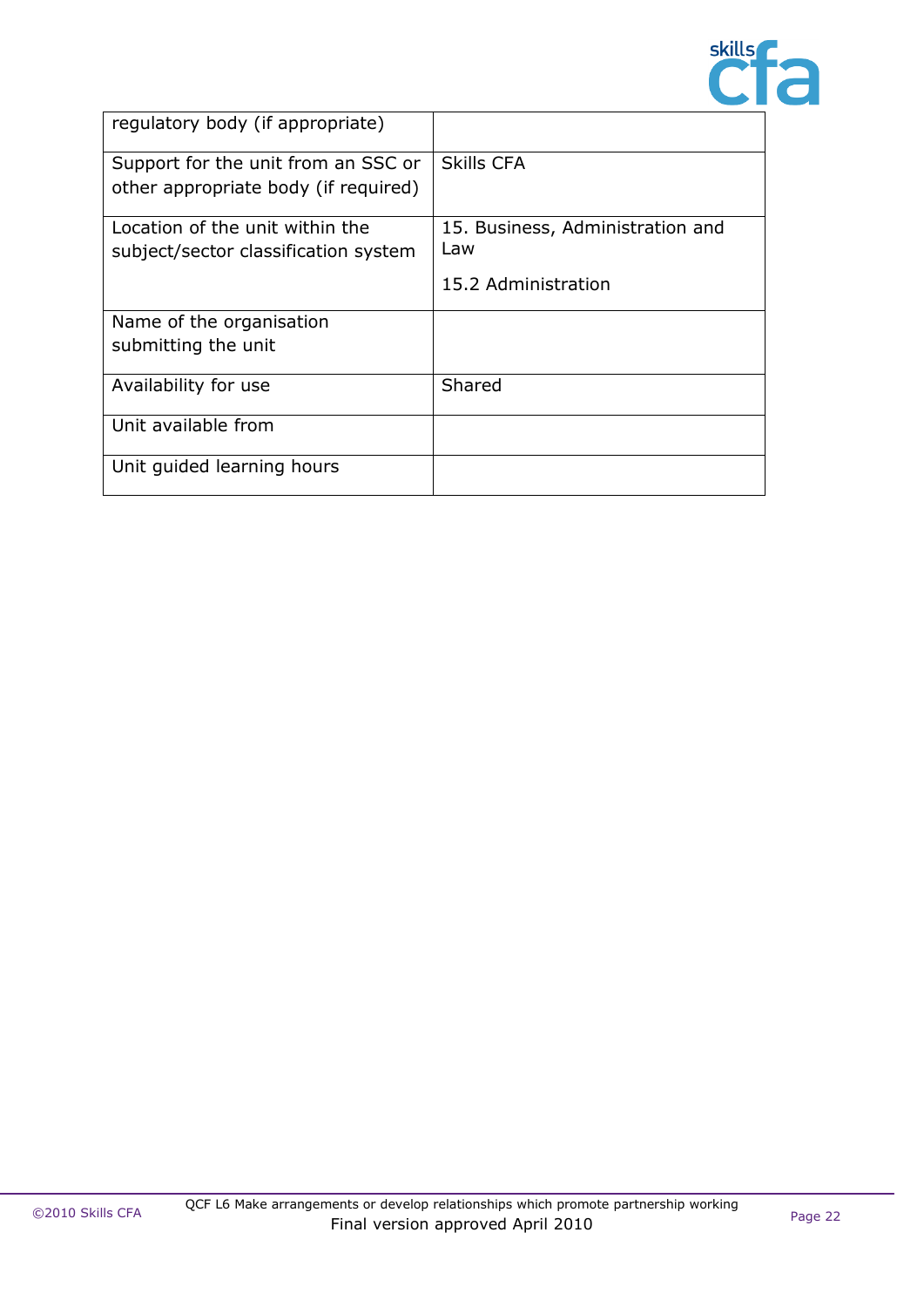

| <b>Title</b>                                                          | organisations                                                      | Monitor and evaluate trends and events that affect                                                                                                                                                                                                                                                                                                                                                                                                                                                                                                                       |
|-----------------------------------------------------------------------|--------------------------------------------------------------------|--------------------------------------------------------------------------------------------------------------------------------------------------------------------------------------------------------------------------------------------------------------------------------------------------------------------------------------------------------------------------------------------------------------------------------------------------------------------------------------------------------------------------------------------------------------------------|
| <b>Level</b>                                                          | $\overline{7}$                                                     |                                                                                                                                                                                                                                                                                                                                                                                                                                                                                                                                                                          |
| <b>Credit Value</b>                                                   | 6                                                                  |                                                                                                                                                                                                                                                                                                                                                                                                                                                                                                                                                                          |
| <b>GLH</b>                                                            | 30                                                                 |                                                                                                                                                                                                                                                                                                                                                                                                                                                                                                                                                                          |
| <b>Learning Outcomes</b>                                              |                                                                    | <b>Assessment Criteria</b>                                                                                                                                                                                                                                                                                                                                                                                                                                                                                                                                               |
| The learner will                                                      |                                                                    | The learner can                                                                                                                                                                                                                                                                                                                                                                                                                                                                                                                                                          |
| 1. Understand the nature and<br>trends and events on<br>organisations | effects of internal and external                                   | 1.1 Evaluate the nature of internal<br>and external trends and events<br>and how these<br>a) affect the mission and<br>objectives of an organisation<br>b) affect the corporate<br>strategies and policies of an<br>organisation                                                                                                                                                                                                                                                                                                                                         |
| 2. Understand how to monitor<br>events                                | internal and external trends and                                   | 2.1 Evaluate different types of<br>system for monitoring internal<br>and external trends and events<br>for an organisation                                                                                                                                                                                                                                                                                                                                                                                                                                               |
| 3. Understand how to analyse and<br>trends and events                 | evaluate internal and external                                     | 3.1 Evaluate the advantages and<br>disadvantages of different ways<br>of analysing and evaluating<br>internal and external trends and<br>events                                                                                                                                                                                                                                                                                                                                                                                                                          |
| external trends and events                                            | 4. Understand how to communicate<br>information about internal and | 4.1 Evaluate different ways of<br>communicating and presenting<br>information about internal and<br>external trends and events in an<br>organisation<br>4.2 Analyse the implications of legal<br>and regulatory requirements,<br>and ethical responsibilities<br>relating to the communicating of<br>information about external<br>trends and events, for an<br>organisation<br>4.3 Analyse the consequences of<br>non-compliance with legal and<br>regulatory requirements when<br>communicating information<br>about external trends and<br>events for an organisation |
| 5. Be able to monitor internal and                                    | external trends and events that                                    | 5.1 Make sure there are effective<br>systems in place to identify and                                                                                                                                                                                                                                                                                                                                                                                                                                                                                                    |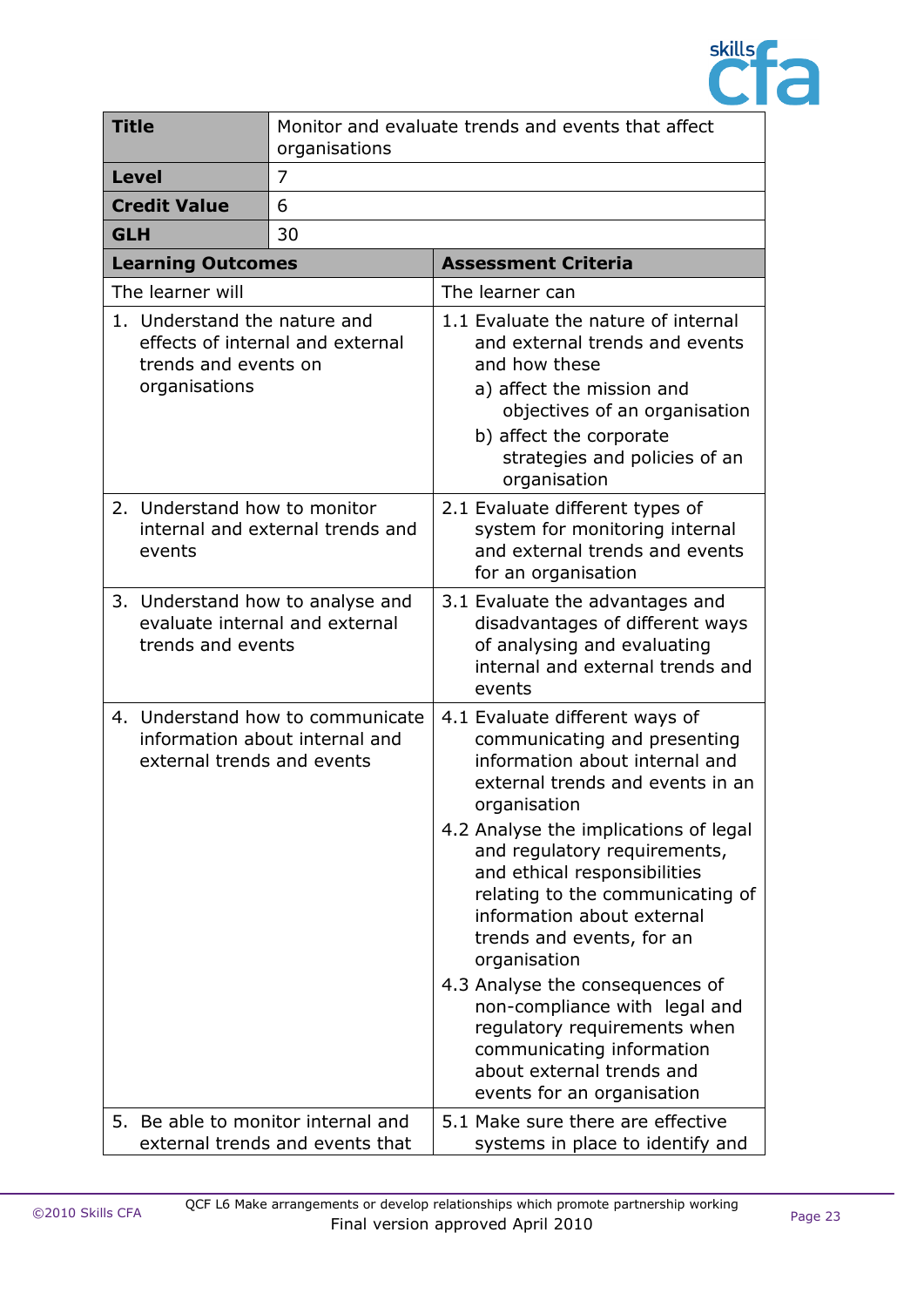

| affect the environment in which<br>an organisation works                                                                                                                        | record internal and external<br>factors<br>5.2 Confirm, and agree the priority<br>of, internal and external factors<br>for their relevance to an<br>organisation                                                                                                                                                                                                                                                     |
|---------------------------------------------------------------------------------------------------------------------------------------------------------------------------------|----------------------------------------------------------------------------------------------------------------------------------------------------------------------------------------------------------------------------------------------------------------------------------------------------------------------------------------------------------------------------------------------------------------------|
| 6. Be able to analyse and evaluate<br>internal and external trends and<br>events that affect the<br>environment in which an<br>organisation works                               | 6.1 Analyse and evaluate internal<br>and external trends and events<br>for their implications for an<br>organisation, and agree<br>outcomes<br>6.2 Identify, evaluate and prioritise<br>current and emerging legal and<br>regulatory requirements which<br>are relevant to an organisation<br>6.3 Obtain specialist advice on<br>interpretations of relevant legal<br>and regulatory requirements,<br>where required |
| 7. Be able to communicate<br>information about internal and<br>external trends and events that<br>affect the environment in which<br>an organisation works and agree<br>actions | 7.1 Communicate information to<br>relevant people in good time to<br>inform decision making<br>7.2 Agree, with relevant people, the<br>relevance of trends and events<br>for an organisation, and actions<br>needed<br>7.3 Make sure legal and regulatory<br>requirements, and ethical<br>responsibilities are met when<br>communicating information and<br>agreeing actions                                         |

| <b>Additional Information about the unit</b> |                                                                                                                                                                                                                                                                                                                |  |
|----------------------------------------------|----------------------------------------------------------------------------------------------------------------------------------------------------------------------------------------------------------------------------------------------------------------------------------------------------------------|--|
| Unit purpose and $\text{aim}(s)$             | This unit is about monitoring and<br>evaluating changes in the internal<br>and external environment in which<br>an organisation operates, for<br>example at the level of a director,<br>and advising decision makers on<br>the relevance of trends and events,<br>so that they may make informed<br>decisions. |  |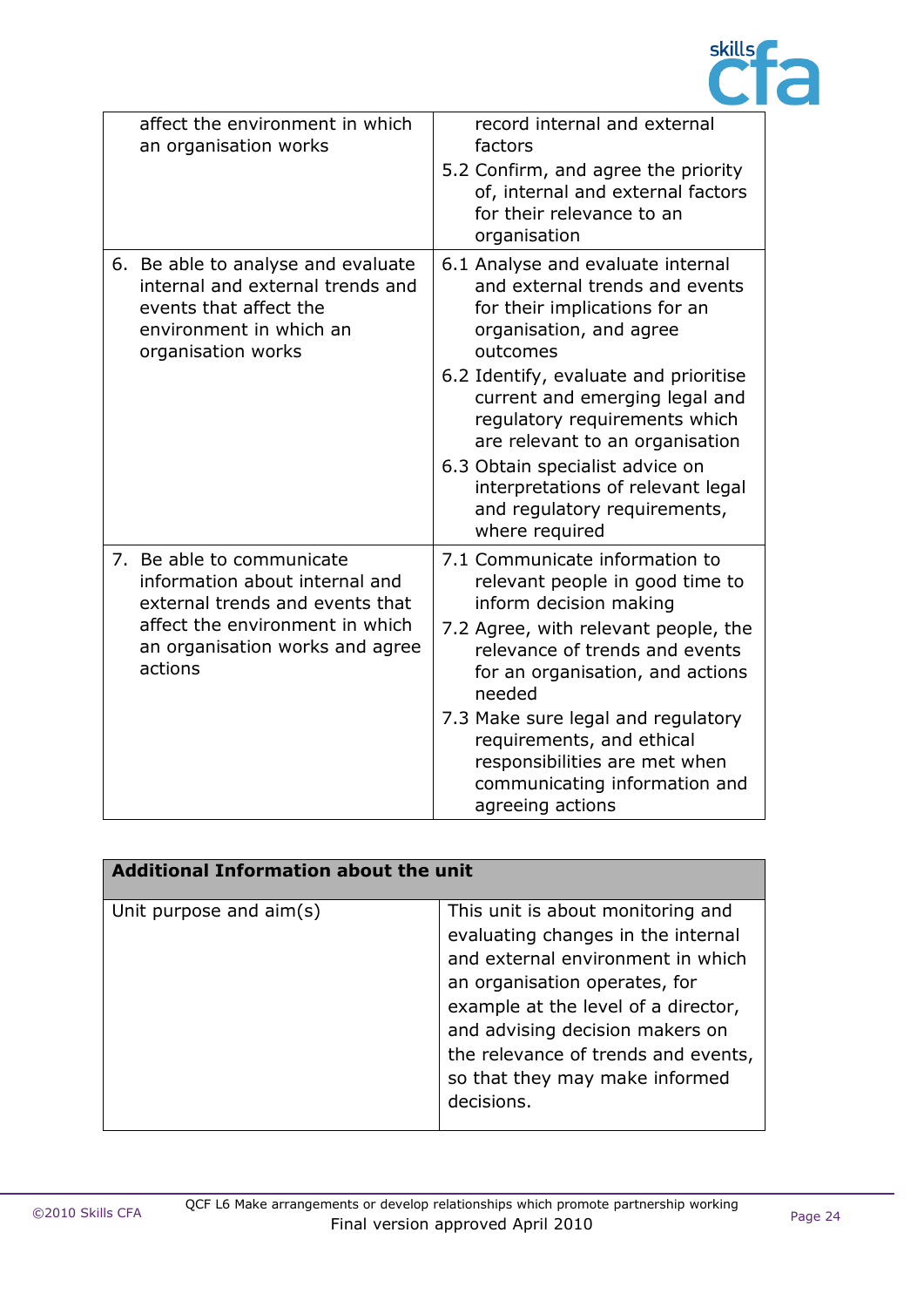

| Unit expiry date                                                                                                                                                    |                                                                |
|---------------------------------------------------------------------------------------------------------------------------------------------------------------------|----------------------------------------------------------------|
| Details of the relationship between<br>the unit and relevant national<br>occupational standards or other<br>professional standards or curricula<br>(if appropriate) | <b>Skills CFA</b>                                              |
| Assessment requirements or<br>guidance specified by a sector or<br>regulatory body (if appropriate)                                                                 |                                                                |
| Support for the unit from an SSC or<br>other appropriate body (if required)                                                                                         | <b>Skills CFA</b>                                              |
| Location of the unit within the<br>subject/sector classification system                                                                                             | 15. Business, Administration and<br>Law<br>15.2 Administration |
| Name of the organisation submitting<br>the unit                                                                                                                     |                                                                |
| Availability for use                                                                                                                                                | Shared                                                         |
| Unit available from                                                                                                                                                 |                                                                |
| Unit guided learning hours                                                                                                                                          |                                                                |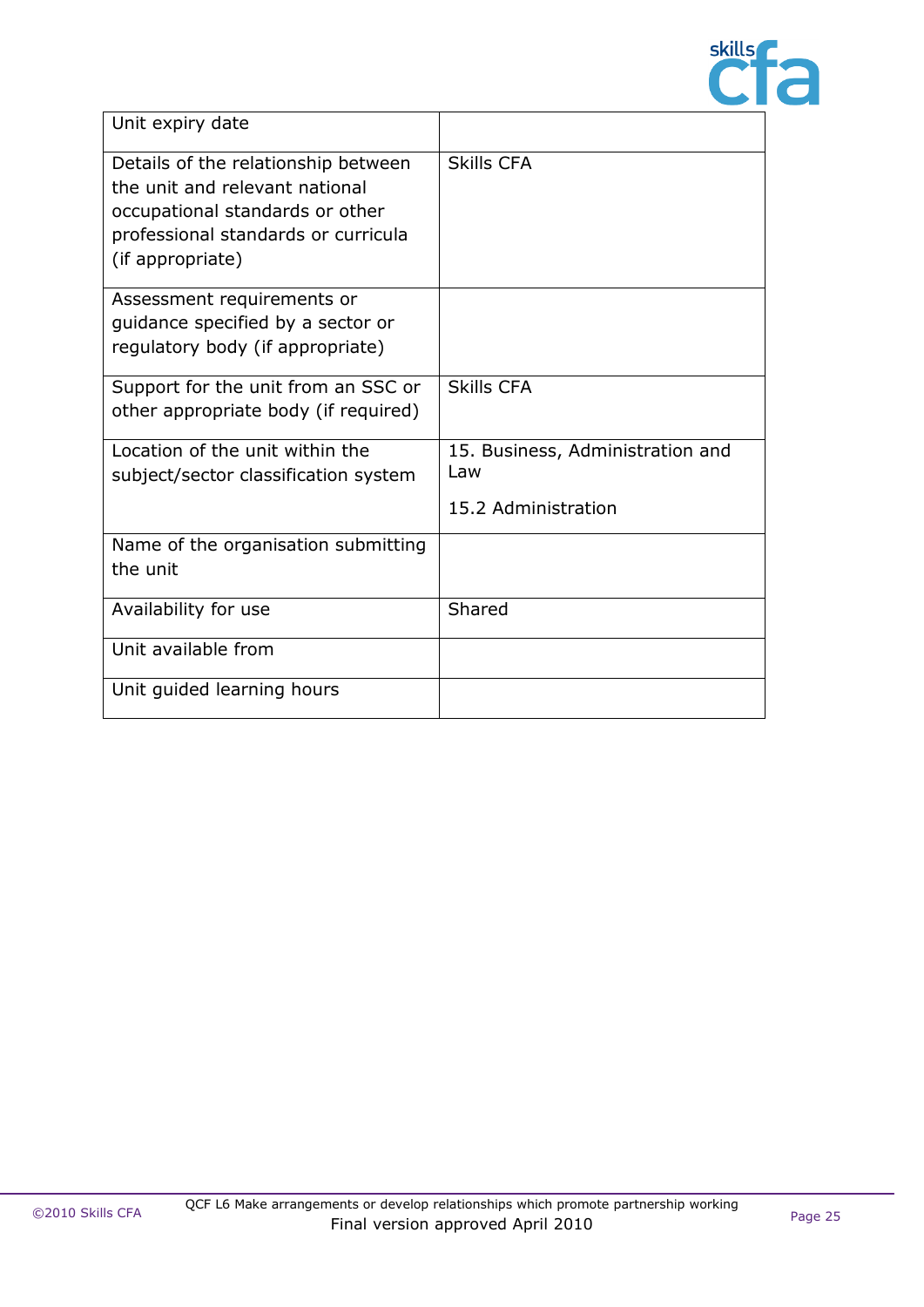

| <b>Title</b>                                                             | Review corporate performance |                                                                                                                                                                                                                                                                                                                                                                                                                                                                                                                                                                                                                                                                                                                                                                      |
|--------------------------------------------------------------------------|------------------------------|----------------------------------------------------------------------------------------------------------------------------------------------------------------------------------------------------------------------------------------------------------------------------------------------------------------------------------------------------------------------------------------------------------------------------------------------------------------------------------------------------------------------------------------------------------------------------------------------------------------------------------------------------------------------------------------------------------------------------------------------------------------------|
| <b>Level</b>                                                             | 7                            |                                                                                                                                                                                                                                                                                                                                                                                                                                                                                                                                                                                                                                                                                                                                                                      |
| <b>Credit Value</b>                                                      | 7                            |                                                                                                                                                                                                                                                                                                                                                                                                                                                                                                                                                                                                                                                                                                                                                                      |
| <b>GLH</b><br>20                                                         |                              |                                                                                                                                                                                                                                                                                                                                                                                                                                                                                                                                                                                                                                                                                                                                                                      |
| <b>Learning Outcomes</b>                                                 |                              | <b>Assessment Criteria</b>                                                                                                                                                                                                                                                                                                                                                                                                                                                                                                                                                                                                                                                                                                                                           |
| The learner will                                                         |                              | The learner can                                                                                                                                                                                                                                                                                                                                                                                                                                                                                                                                                                                                                                                                                                                                                      |
| 1. Understand how to analyse<br>corporate performance                    |                              | 1.1 Critically evaluate different ways<br>of specifying and collecting<br>performance information<br>1.2 Explain how to analyse the<br>sufficiency, validity and<br>accuracy of performance<br>information<br>1.3 Explain how to agree criteria for<br>the analysis of performance<br>information<br>1.4 Evaluate different ways of<br>analysing and confirming<br>performance information<br>1.5 Critically evaluate different ways<br>of presenting information to<br>promote discussion and debate<br>1.6 Analyse legal, regulatory and<br>ethical requirements relevant to<br>reviewing corporate<br>performance<br>1.7 Analyse potential consequences<br>of non-compliance with legal<br>and regulatory requirements<br>when reviewing corporate<br>performance |
| 2. Understand how to evaluate<br>information on corporate<br>performance |                              | 2.1 analyse and critically evaluate<br>the advantages and<br>disadvantages of different ways<br>of evaluating performance<br>information                                                                                                                                                                                                                                                                                                                                                                                                                                                                                                                                                                                                                             |
| 3. Be able to analyse and evaluate<br>corporate performance              |                              | 3.1 Determine agreed criteria for<br>evaluating corporate<br>performance<br>3.2 Confirm sufficient, valid and<br>accurate relevant performance<br>information has been collected<br>3.3 Analyse and evaluate<br>performance information against                                                                                                                                                                                                                                                                                                                                                                                                                                                                                                                      |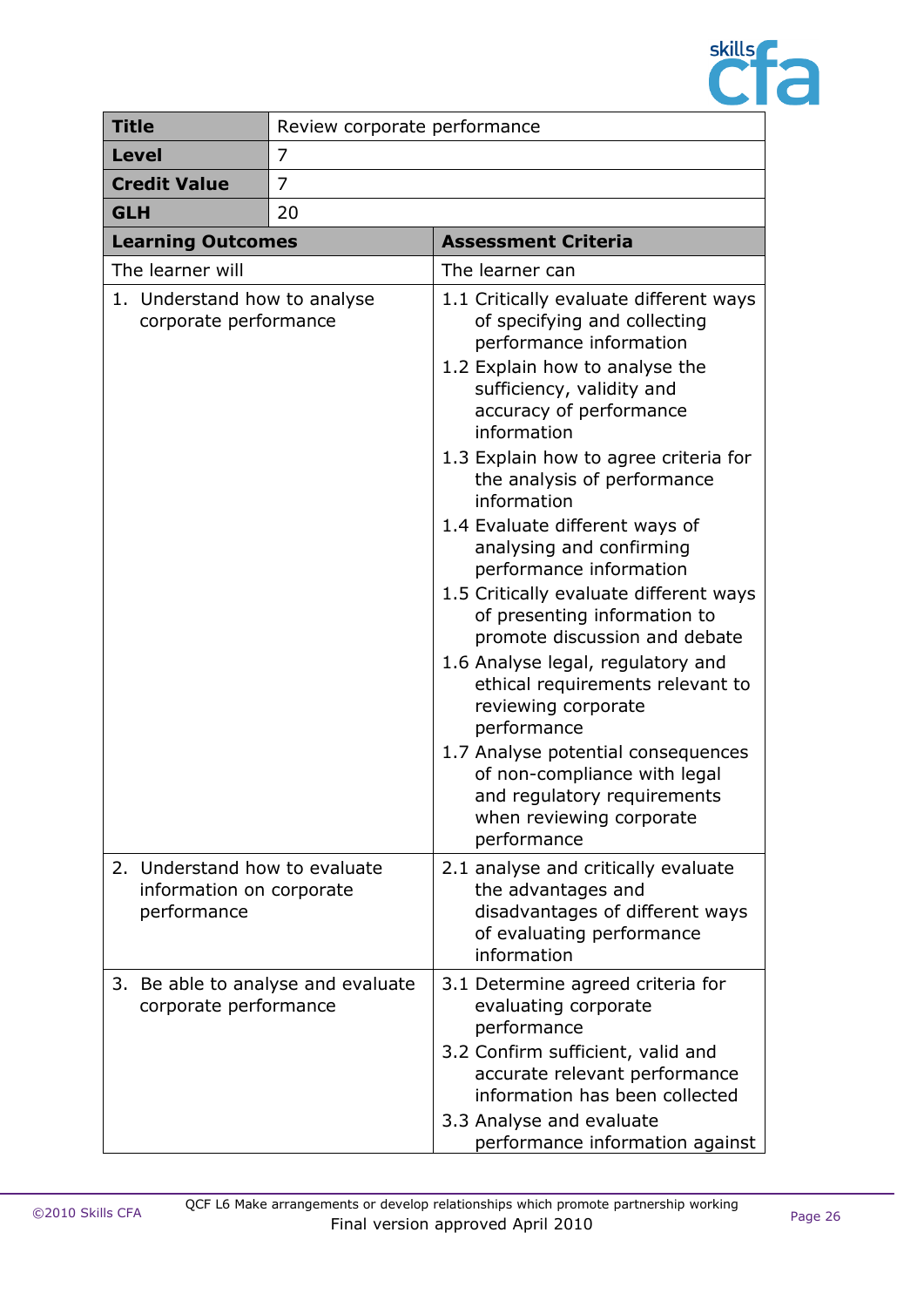

| agreed criteria                                                                                            |
|------------------------------------------------------------------------------------------------------------|
| 3.4 Agree results from which<br>accurate interpretations can be                                            |
| made                                                                                                       |
| 3.5 Agree measures of corporate<br>performance                                                             |
| 3.6 Make sure corporate decisions<br>are made by presenting and<br>communicating findings                  |
| 3.7 Make sure legal and regulatory<br>requirements are followed when<br>reviewing corporate<br>performance |
| 3.8 Make sure ethical<br>responsibilities are met when<br>reviewing corporate<br>performance               |

| <b>Additional Information about the unit</b>                                                                                                                        |                                                                                                                                                                 |
|---------------------------------------------------------------------------------------------------------------------------------------------------------------------|-----------------------------------------------------------------------------------------------------------------------------------------------------------------|
| Unit purpose and aim(s)                                                                                                                                             | This unit is about using systems<br>and procedures to measure and<br>report how successful an<br>organisation is being in achieving<br>its aims and objectives. |
| Unit expiry date                                                                                                                                                    |                                                                                                                                                                 |
| Details of the relationship between<br>the unit and relevant national<br>occupational standards or other<br>professional standards or curricula<br>(if appropriate) | <b>Skills CFA</b>                                                                                                                                               |
| Assessment requirements or<br>guidance specified by a sector or<br>regulatory body (if appropriate)                                                                 | Corporate performance refers to<br>the measurement of performance<br>against corporate objectives,<br>strategies and policies, by<br>monitoring and reviewing   |
| Support for the unit from an SSC or<br>other appropriate body (if required)                                                                                         | <b>Skills CFA</b>                                                                                                                                               |
| Location of the unit within the<br>subject/sector classification system                                                                                             | 15. Business, Administration and<br>Law                                                                                                                         |